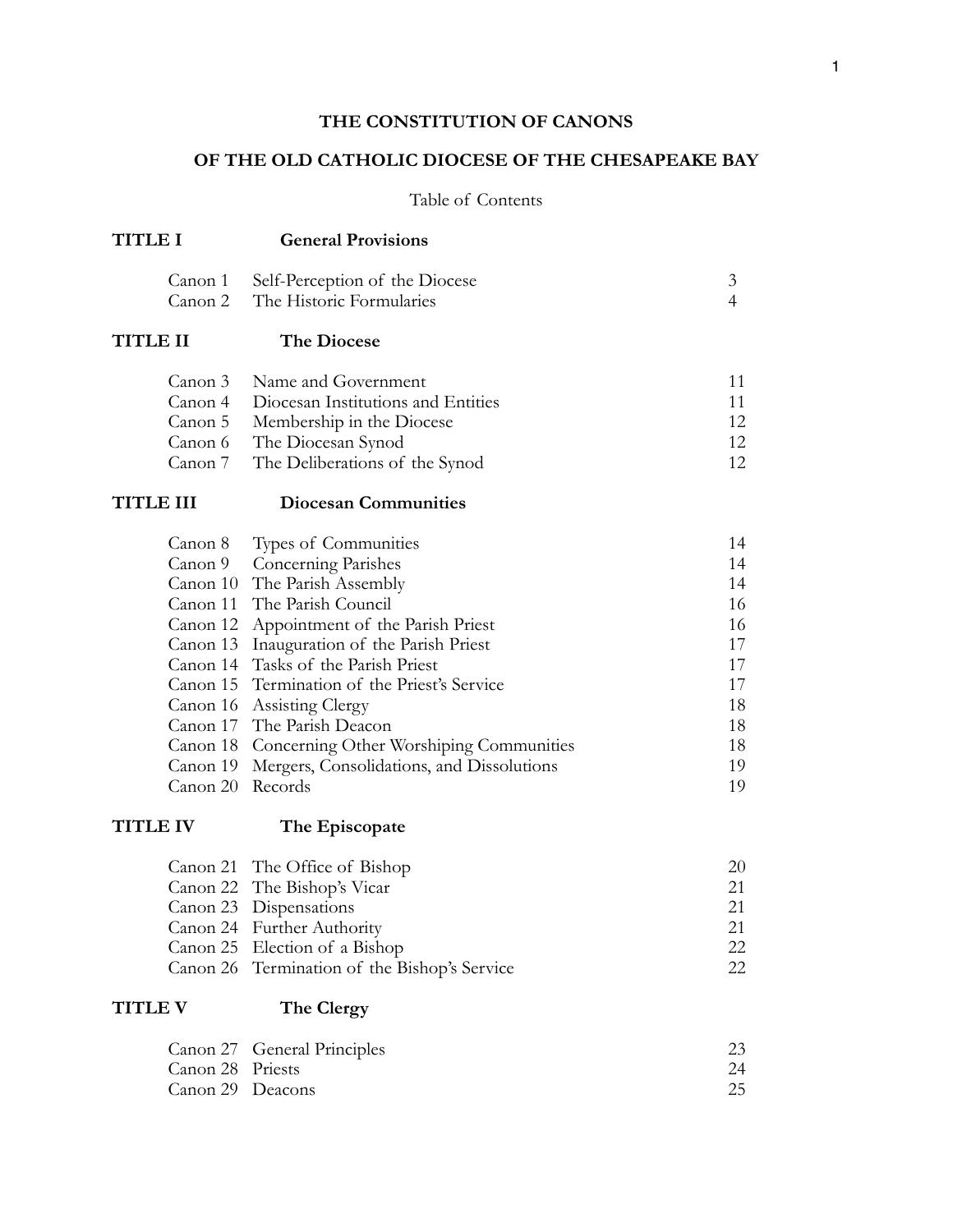# **TITLE VI Sacraments**

| Canon 30 Conformity with Old Catholic Sacramental Theology | 26 |
|------------------------------------------------------------|----|
| Canon 31 Accessibility of Sacraments                       | 26 |
| Canon 32 Divorce and Remarriage                            | 26 |
| Canon 33 Location of the Solemnization of Marriages        | 26 |
| Canon 34 Clergy and Solemnization of Marriages             | 27 |
| Canon 35 Marriage Equality                                 | 27 |
| Canon 36 Seal of the Confessional                          | 27 |
|                                                            |    |

# **TITLE VII The Diocese and Property**

| Canon 37 Solicitation of Funds |    |
|--------------------------------|----|
| Canon 38 Business Methods      | 28 |
| Canon 39 Inheritorship         | 28 |

# **TITLE VIII Harassment**

| Canon 40 General Principles                  | 29 |
|----------------------------------------------|----|
| Canon 41 Types and Expressions of Harassment | 29 |
| Canon 42 Reporting Harassment                | 29 |

## **TITLE IX Amendments**

| Canon 43 Proposed Canonical Amendments | 30 |
|----------------------------------------|----|
| Canon 44 Approval of Amendments        | 30 |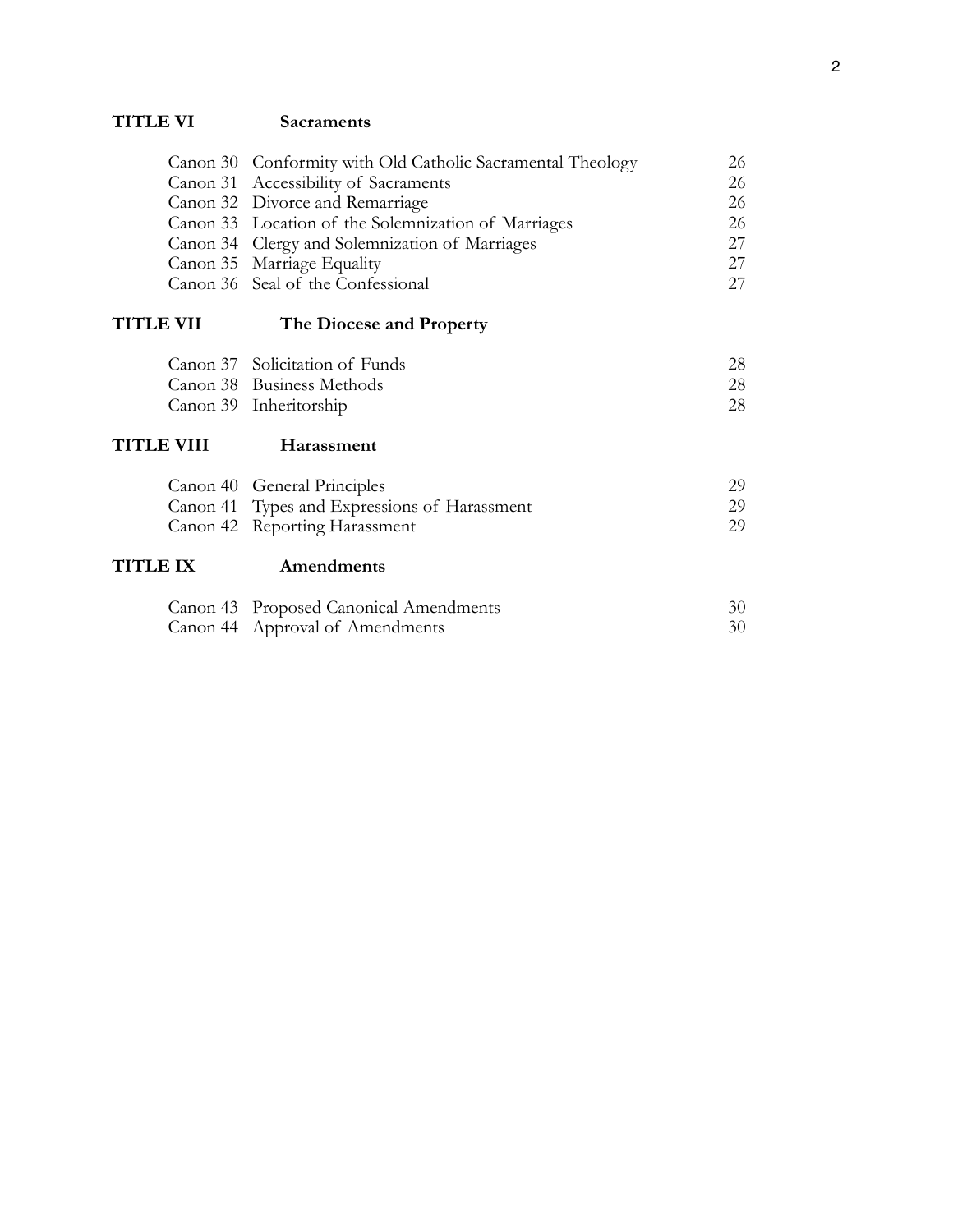#### **TITLE I GENERAL PROVISIONS**

#### § Canon 1

#### **Self-perception of the Old Catholic Diocese of the Chesapeake Bay**

(1) The Old Catholic Diocese of the Chesapeake Bay (the "Diocese") is a particular church of the people of God which is a part of the one, holy, catholic and apostolic Church founded on God's work of salvation perfected in Jesus Christ which in the Holy Spirit faithfully rests on apostolic foundations, institutions and rite, practices the faith in the undivided Church of the first millennium and manages its affairs autonomously.

(2) Christians associated in the Diocese maintain the faith of the ancient Church as it was passed on by the apostles and witnesses of faith and as it was preserved in ecumenical creeds of faith and universally recognised dogmas and decisions of ecumenical councils of the undivided Church of the first millennium.

(3) The historical reason why catholic Christians, in their deep conscience crisis, were forced to establish an autonomous church organization, which reason continues to persist, was the impossibility to accept the teachings of the First Vatican Council (1870) on supremacy of the bishop of Rome and his infallibility in matters of faith and morals, as it is in conflict with the Holy Scripture, as well as the faith and teachings of the ancient Church. These crises of conscience continue this day in regards to various social teachings of historic churches--social teachings which do not allow for the primacy of conscience.

(4) The Diocese further subscribes to the tradition of St. Vincent of Lerins, SS. Cyril and Methodius, the legacy of Magister Jan Hus, and Professor Johann Joseph Ignaz von Döllinger. In these historical predecessors, the Diocese sees a spiritual continuity of the quest for, and finding of, forms of Catholicism and apostolicity faithful to the Holy Scripture and the ancient apostolic tradition of the ancient and undivided Church.

(5) The Diocese may become a member of various associations and conferences for the furtherance of its mission and may enter into full communion arrangements with other ecclesial communions. In these relationships, the Diocese is represented by its bishop(s) the Diocese retains full autonomy in all administrative matters addressed by the provisions hereof.

(6) The Diocese strives to serve as a tool and a link in bringing together divided Christians, churches and other Christian church communities while being aware of the unity of the Church of Christ.

(7) The Diocese has an episcopal-synodal structure and is a local church within the meaning of the ancient church. The bishop exercises direct leadership of the Diocese, with the involvement of and joint decision-making by the people of God congregated in the Diocese.

(8) Members of the Diocese undertake, in the freedom of their conscience, to live in harmony with their church, to honour its rules and promote its interests and unity.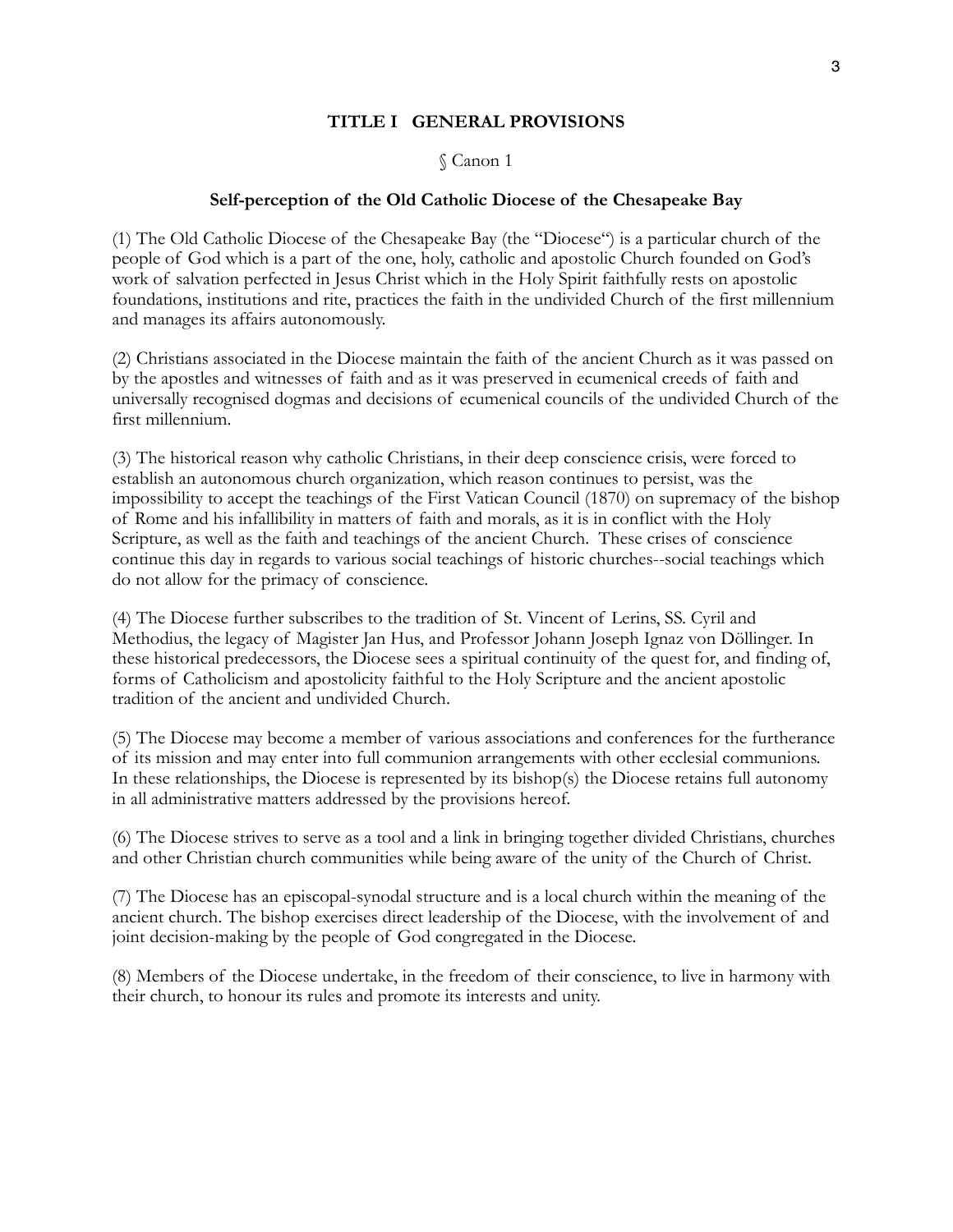#### **The Historic Formularies, or the Confessions of Old Catholicism**

(1) We hold the Ecumenical Creeds, the Canons of the first seven ecumenical councils, and the formularies of the Old Catholic tradition, which are contained in this canon, as authoritative theological statements which our deacons, priests, and bishops are conscience-bound to hold, profess, teach, and maintain. We understand that our understanding of the authority of Holy Scripture, which contains all things necessary for our salvation, and the Canon of St. Vincent are foundational to the documents.

#### (a) **The Apostles' Creed**

 I believe in God, the Father almighty, creator of heaven and earth; I believe in Jesus Christ, his only Son, our Lord. He was conceived by the power of the Holy Spirit and born of the Virgin Mary. He suffered under Pontius Pilate, was crucified, died, and was buried. He descended to the dead. On the third day he rose again. He ascended into heaven, and is seated at the right hand of the Father. He will come again to judge the living and the dead. I believe in the Holy Spirit, the holy catholic Church, the communion of saints, the forgiveness of sins the resurrection of the body, and the life everlasting. Amen.

#### (b) **The Nicene Creed**

 We believe in one God, the Father, the Almighty, maker of heaven and earth, of all that is, seen and unseen.

 We believe in one Lord, Jesus Christ, the only Son of God, eternally begotten of the Father, God from God, Light from Light, true God from true God, begotten, not made, of one Being with the Father. Through him all things were made. For us and for our salvation he came down from heaven: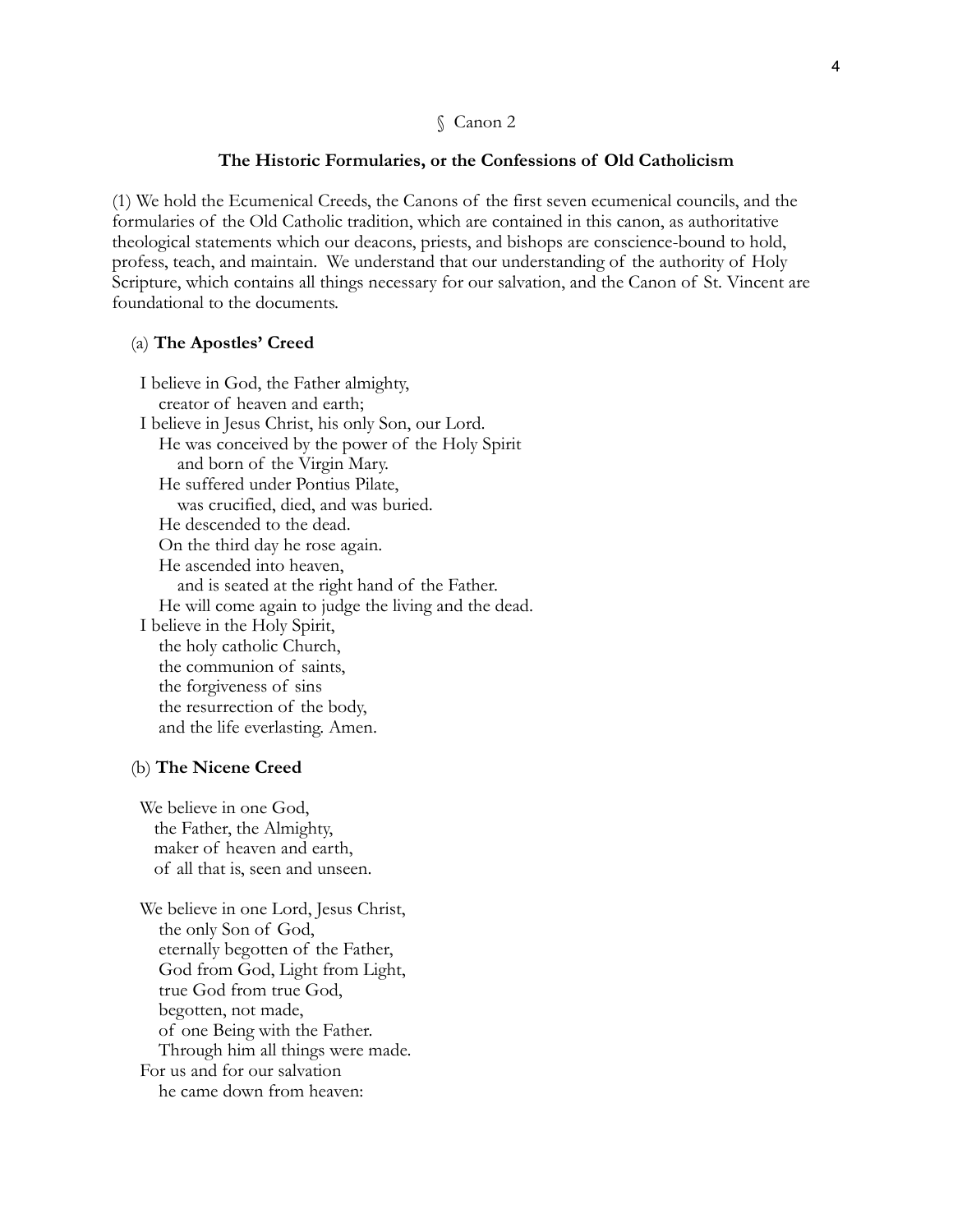by the power of the Holy Spirit he became incarnate from the Virgin Mary, and was made man. For our sake he was crucified under Pontius Pilate; he suffered death and was buried. On the third day he rose again in accordance with the Scriptures; he ascended into heaven and is seated at the right hand of the Father. He will come again in glory to judge the living and the dead, and his kingdom will have no end. We believe in the Holy Spirit, the Lord, the giver of life,

 who proceeds from the Father. With the Father and the Son he is worshiped and glorified. He has spoken through the Prophets. We believe in one holy catholic and apostolic Church. We acknowledge one baptism for the forgiveness of sins. We look for the resurrection of the dead, and the life of the world to come. Amen.

#### (c) **Quicunque Vult, The Athanasian Creed**

*The Diocese acknowledges that this Creed has never been codified by an ecumenical council, but has gained ecumenical acceptance as a full and complete statement of Trinitarian theology. In this canon it remains as a translation from its original form. However as it has not been codified by an ecumenical council, we do not regard the anathemas as authoritative. We hold its Christological and Trinitarian statements as authoritative, but the statement regarding salvation are not.*

Whosoever will be saved, before all things it is necessary that he hold the Catholic Faith. Which Faith except everyone do keep whole and undefiled, without doubt he shall perish everlastingly.

And the Catholic Faith is this: That we worship one God in Trinity, and Trinity in Unity, neither confounding the Persons, nor dividing the Substance.

For there is one Person of the Father, another of the Son, and another of the Holy Ghost. But the Godhead of the Father, of the Son, and of the Holy Ghost, is all one, the Glory

equal, the Majesty co-eternal.

Such as the Father is, such is the Son, and such is the Holy Ghost.

The Father uncreate, the Son uncreate, and the Holy Ghost uncreate.

The Father incomprehensible, the Son incomprehensible, and the Holy Ghost incomprehensible.

The Father eternal, the Son eternal, and the Holy Ghost eternal.

And yet they are not three eternals, but one eternal.

As also there are not three incomprehensibles, nor three uncreated, but one uncreated, and one incomprehensible.

So likewise the Father is Almighty, the Son Almighty, and the Holy Ghost Almighty.

And yet they are not three Almighties, but one Almighty.

So the Father is God, the Son is God, and the Holy Ghost is God.

And yet they are not three Gods, but one God.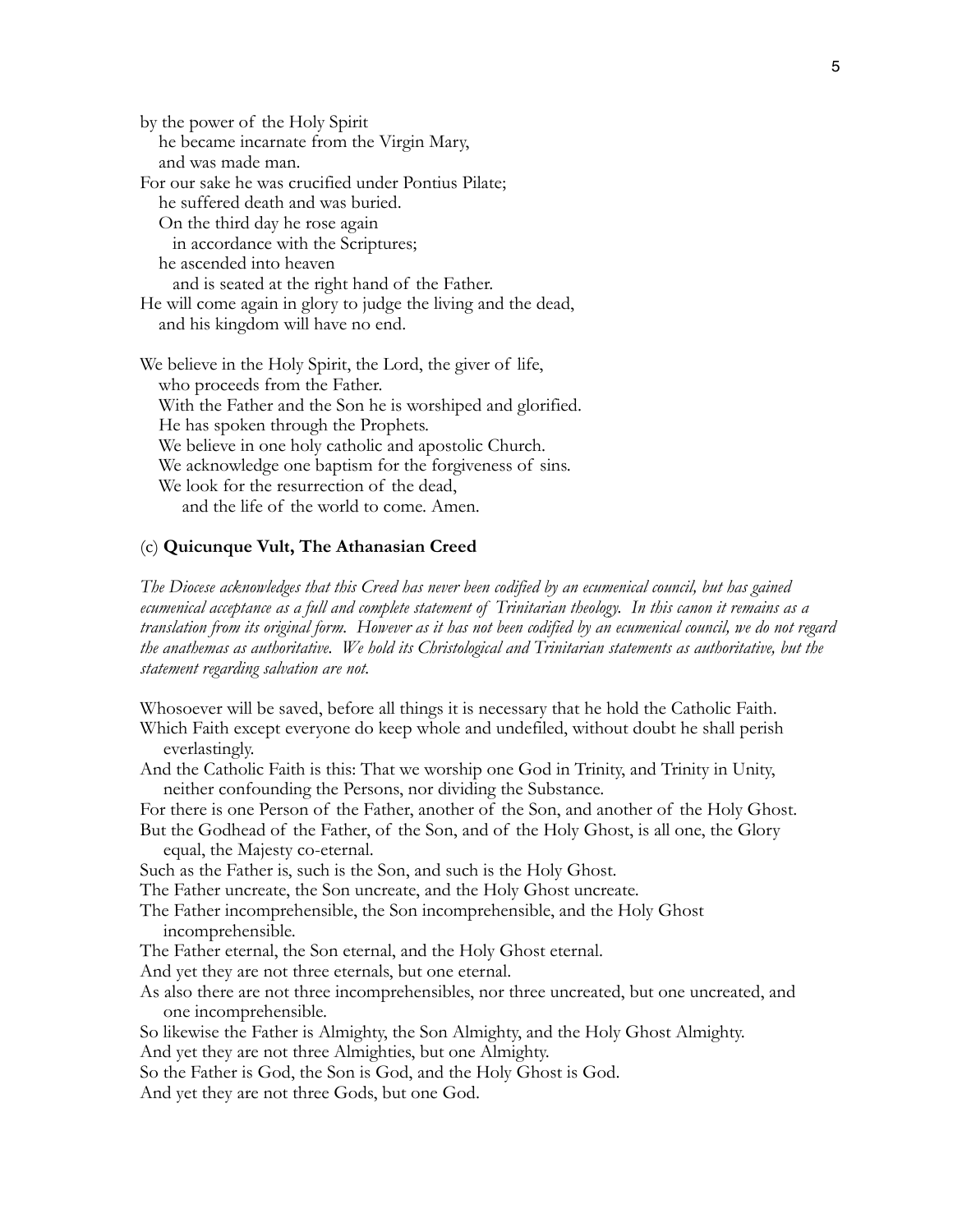So likewise the Father is Lord, the Son Lord, and the Holy Ghost Lord. And yet not three Lords, but one Lord.

For like as we are compelled by the Christian verity to acknowledge every Person by himself to be both God and Lord,

So are we forbidden by the Catholic Religion, to say, There be three Gods, or three Lords. The Father is made of none, neither created, nor begotten.

The Son is of the Father alone, not made, nor created, but begotten.

- The Holy Ghost is of the Father and of the Son, neither made, nor created, nor begotten, but proceeding.
- So there is one Father, not three Fathers; one Son, not three Sons; one Holy Ghost, not three Holy Ghosts.
- And in this Trinity none is afore, or after other; none is greater, or less than another; But the whole three Persons are co-eternal together and co-equal.
- So that in all things, as is aforesaid, the Unity in Trinity and the Trinity in Unity is to be worshipped.
- He therefore that will be saved is must think thus of the Trinity.

Furthermore, it is necessary to everlasting salvation that he also believe rightly the Incarnation of our Lord Jesus Christ.

- For the right Faith is, that we believe and confess, that our Lord Jesus Christ, the Son of God, is God and Man;
- God, of the substance of the Father, begotten before the worlds; and Man of the substance of his Mother, born in the world;
- Perfect God and perfect Man, of a reasonable soul and human flesh subsisting.
- Equal to the Father, as touching his Godhead; and inferior to the Father, as touching his manhood;
- Who, although he be God and Man, yet he is not two, but one Christ;

One, not by conversion of the Godhead into flesh but by taking of the Manhood into God; One altogether; not by confusion of Substance, but by unity of Person.

For as the reasonable soul and flesh is one man, so God and Man is one Christ;

Who suffered for our salvation, descended into hell, rose again the third day from the dead.

- He ascended into heaven, he sitteth at the right hand of the Father, God Almighty, from whence he will come to judge the quick and the dead.
- At whose coming all men will rise again with their bodies and shall give account for their own works.
- And they that have done good shall go into life everlasting; and they that have done evil into everlasting fire.

This is the Catholic Faith, which except a man believe faithfully, he cannot be saved.

### (d) **Definition of the Union of the Divine and Human Natures in the Person of Christ**

#### *Council of Chalcedon, 451 A.D., Act V*

Therefore, following the holy fathers, we all with one accord teach men to acknowledge one and the same Son, our Lord Jesus Christ, at once complete in Godhead and complete in manhood, truly God and truly man, consisting also of a reasonable soul and body; of one substance (homoousios) with the Father as regards his Godhead, and at the same time of one substance with us as regards his manhood; like us in all respects, apart from sin; as regards his Godhead, begotten of the Father before the ages, but yet as regards his manhood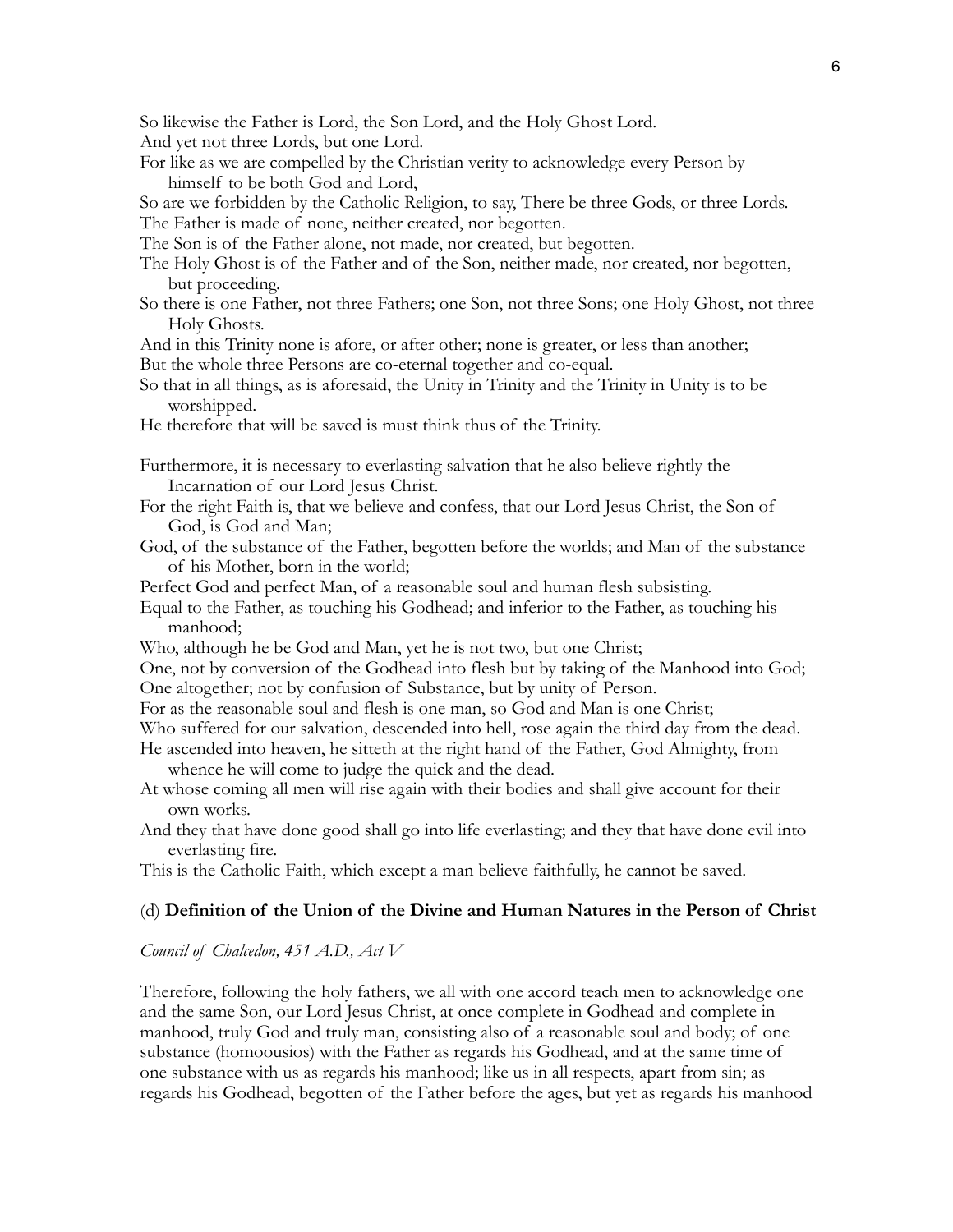begotten, for us men and for our salvation, of Mary the Virgin, the God-bearer (Theotokos); one and the same Christ, Son, Lord, Only-begotten, recognized in two natures, without confusion, without change, without division, without separation; the distinction of natures being in no way annulled by the union, but rather the characteristics of each nature being preserved and coming together to form one person and subsistence, not as parted or separated into two persons, but one and the same Son and Only-begotten God the Word, Lord Jesus Christ; even as the prophets from earliest times spoke of him, and our Lord Jesus Christ himself taught us, and the creed of the Fathers has handed down to us.

### (e) **Fourteen Theses of the Old Catholic Union Conference at Bonn** *September 14-16, 1874*

### **Thesis I The Canon and the Apocrypha**

We agree that the apocryphal or deutero-canonical books of the Old Testament are not of the same canonicity as the books contained in the Hebrew Canon.

### **Thesis II The Original Text and Translations of the Bible**

We agree that no translation of Holy Scripture can claim an authority superior to that of the original text.

### **Thesis III The Use of the Bible in the Vernacular**

We agree that the reading of Holy Scripture in the vulgar tongue can not be lawfully forbidden.

### **Thesis IV Liturgy in the Vernacular**

We agree that, *in general*, it is more fitting, and in accordance with the spirit of the Church, that the Liturgy should be in the tongue understood by the people.

### **Thesis V Justification by Faith, Working by Love**

We agree that Faith working by Love, not Faith without Love, is the means and condition of man's justification before God.

### **Thesis VI Salvation not by Merit**

Salvation cannot be merited by 'merit of condignity,' because there is no proportion between the infinite worth of the salvation promised by God and the finite worth of man's works.

### **Thesis VII Works of Supererogation**

We agree that the doctrine of 'opera supererogationis' and of a 'thesaurus meritorum sanctorum,' i. e., that the overflowing merits of the Saints can be transferred to others, either by the rulers of the Church, or by the authors of the good works themselves, is untenable.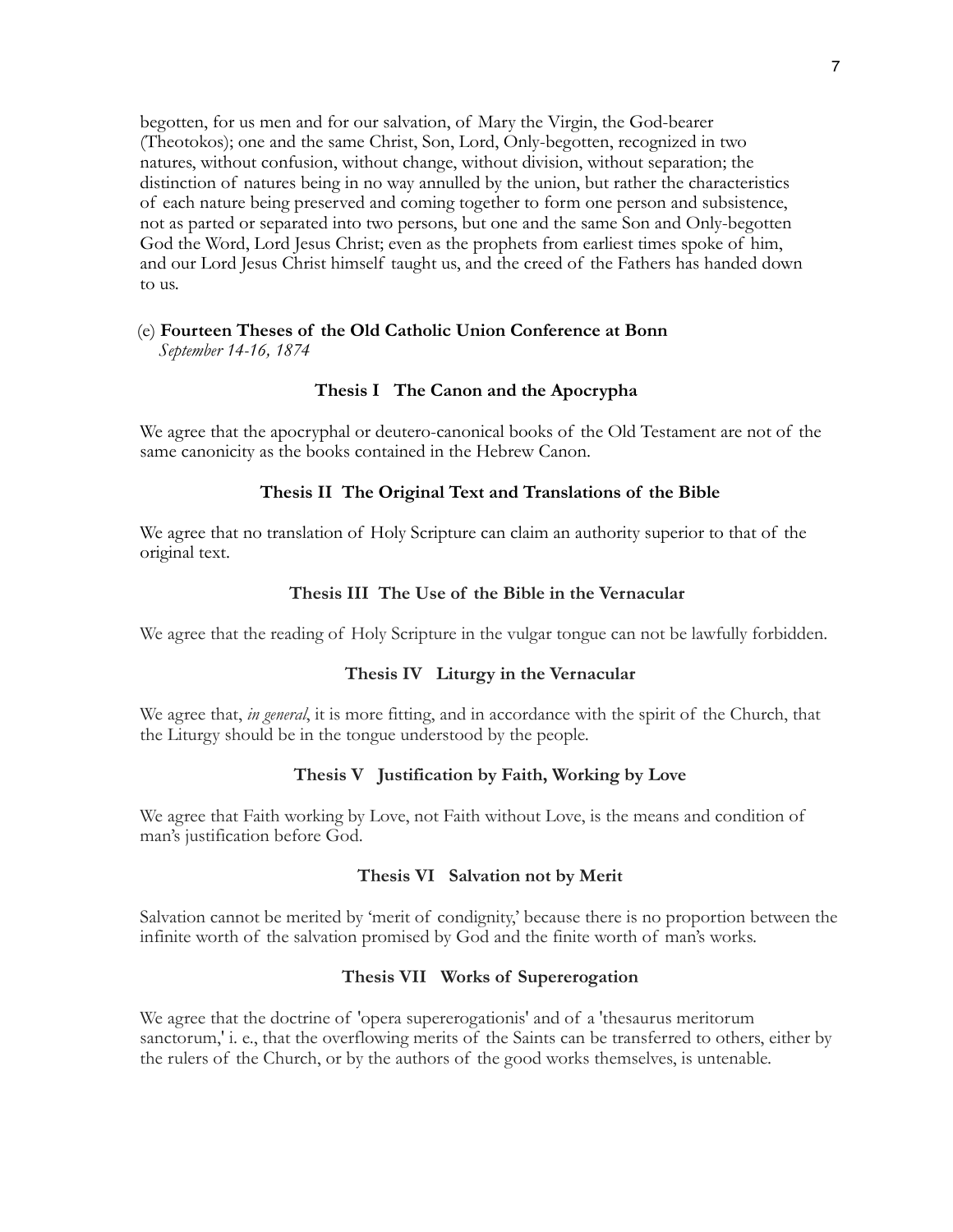### **Thesis VIII Number of Sacraments**

1. We acknowledge that the number of sacraments was fixed at seven, first in the twelfth century, and then was received into the general teaching of the Church, not as a tradition coming down from the Apostles or from the earliest times, but as the result of theological speculation.

2. Catholic theologians (e. g. Bellarmin) acknowledge, and we acknowledge with them, that Baptism and the Eucharist are principalia, præcipua, eximia salutis nostræ sacramenta.'

## **Thesis IX Scripture and Tradition**

1. The Holy Scriptures being recognized as the primary rule of Faith, we agree that the genuine tradition, i. e. the unbroken transmission—partly oral, partly in writing—of the doctrine delivered by Christ and the Apostles, is an authoritative source of teaching for all successive generations of Christians. This tradition is partly to be found in the consensus of the great ecclesiastical bodies standing in historical continuity with the primitive Church, partly to be gathered by scientific method from the written documents of all centuries.

2. We acknowledge that the Church of England, and the Churches derived through her, have maintained unbroken the Episcopal succession.

## **Thesis X The Immaculate Conception of the Virgin Mary**

We reject the new Roman doctrine of the Immaculate Conception of the Blessed Virgin Mary, as being contrary to the tradition of the first thirteen centuries, according to which Christ alone is conceived without sin.

### **Thesis XI Public and Private Confession**

We agree that the practice of confession of sins before the congregation or a Priest, together with the exercise of the power of the keys, has come down to us from the primitive Church, and that, purged from abuses and free from constraint, it should be preserved in the Church.

## **Thesis XII Indulgences**

We agree that 'indulgences' can only refer to penalties actually imposed by the Church herself.

### **Thesis XIII Commemoration of the Departed**

We acknowledge that the practice of the commemoration of the faithful departed, i. e. the calling down of a richer outpouring of Christ's grace upon them, has come down to us from the primitive Church, and is to be preserved in the Church.

## **Thesis XIV The Mass**

1. The eucharistic celebration in the Church is not a continuous repetition or renewal of the propitiatory sacrifice offered once for ever by Christ upon the cross; but its sacrificial character consists in this, that it is the permanent memorial of it, and a representation and presentation on earth of that one oblation of Christ for the salvation of redeemed mankind, which, according to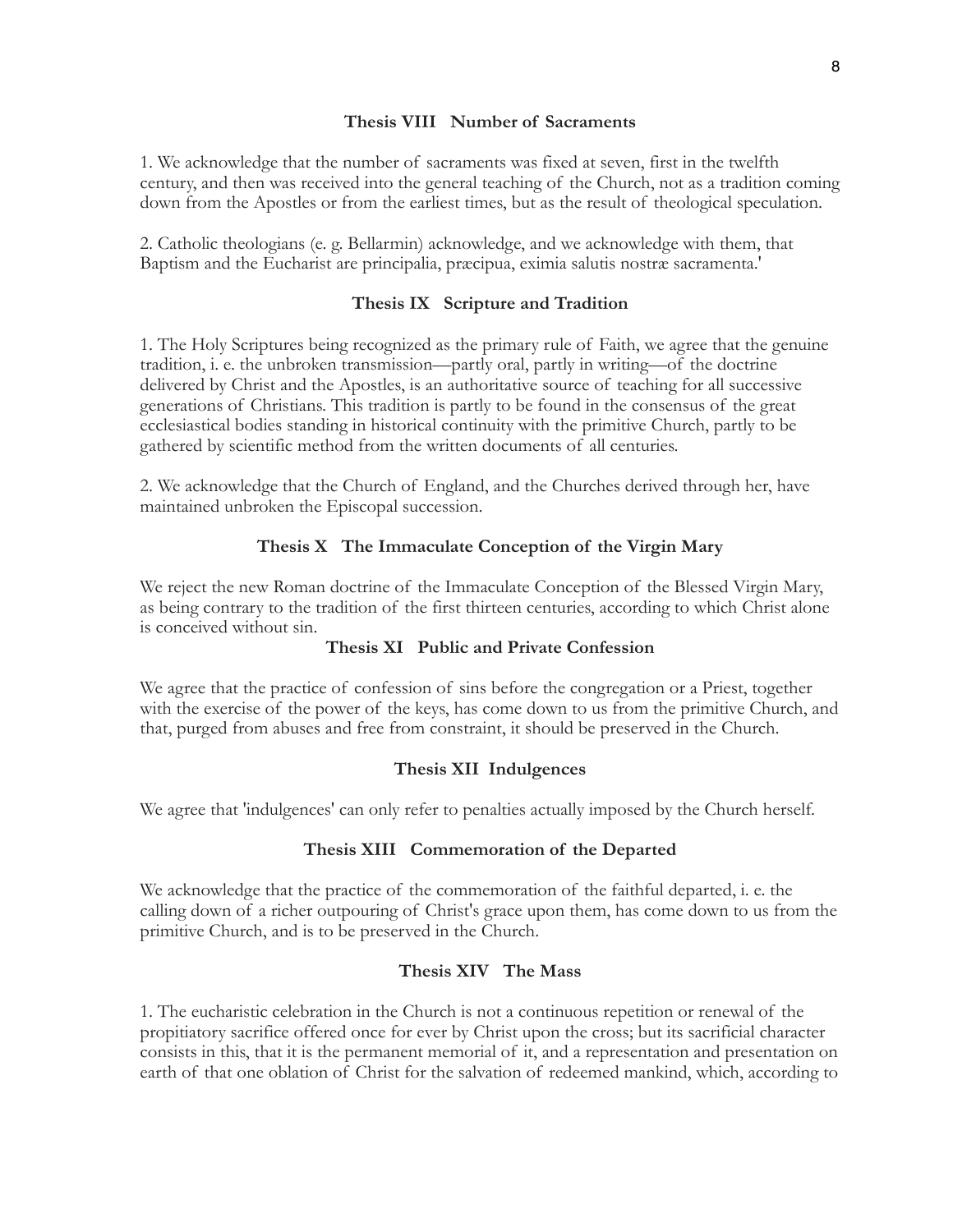the Epistle to the Hebrews 9:11-12, is continuously presented in heaven by Christ, who now appears in the presence of God for us (Hebrews 9:24).

2. While this is the character of the Eucharist in reference to the sacrifice of Christ, it is also a sacred feast, wherein the faithful, receiving the Body and Blood of our Lord, have communion one with another (1 Corinthians 10:17).

#### **Consensus Article on the 'Filioque'**

#### *This article was approved by the Union Conference, but as a separate matter from the Fourteen Theses.*

'We agree that the way in which the "Filioque" was inserted in the Nicene Creed was illegal, and that, with a view to future peace and unity, it is much to be desired that the whole Church should set itself seriously to consider whether the Creed could possibly be restored to its primitive form, without sacrifice of any true doctrine expressed in the present Western form.'

#### (f) **The Declaration of Utrecht**

*September 24, 1889*

1. We adhere faithfully to the Rule of Faith laid down by St. Vincent of Lerins in these terms: "*Id teneamus, quod ubique, quod semper, quod ab omnibus creditum est; hoc est etenim vere proprieque catholicum.*" For this reason we preserve in professing the faith of the primitive Church, as formulated in the oecumenical symbols and specified precisely by the unanimously accepted decisions of the Oecumenical Councils held in the undivided Church of the first thousand years.

2. We therefore reject the decrees of the so-called Council of the Vatican, which were promulgated July 18th, 1870, concerning the infallibility and the universal Episcopate of the Bishop of Rome, decrees which are in contradiction with the faith of the ancient Church, and which destroy its ancient canonical constitution by attributing to the Pope the plentitude of ecclesiastical powers over all Dioceses and over all the faithful. By denial of this primatial jurisdiction we do not wish to deny the historical primacy which several Oecumenical ouncils and Fathers of the ancient Church have attributed to the Bishop of Rome by recognizing him as the *Primus inter pares*.

3. We also reject the dogma of the Immaculate Conception promulgated by Pius IX in 1854 in defiance of the Holy Scriptures and in contradiction to the tradition of the centuries.

4. As for other Encyclicals published by the Bishops of Rome in recent times for example, the Bulls *Unigenitus* and *Auctorem fidei*, and the Syllabus of 1864, we reject them on all such points as are in contradiction with the doctrine of the primitive Church, and we do not recognize them as binding on the consciences of the faithful. We also renew the ancient protests of the Catholic Church of Holland against the errors of the Roman Curia, and against its attacks upon the rights of national Churches.

5. We refuse to accept the decrees of the Council of Trent in matters of discipline, and as for the dogmatic decisions of that Council we accept them only so far as they are in harmony with the teaching of the primitive Church.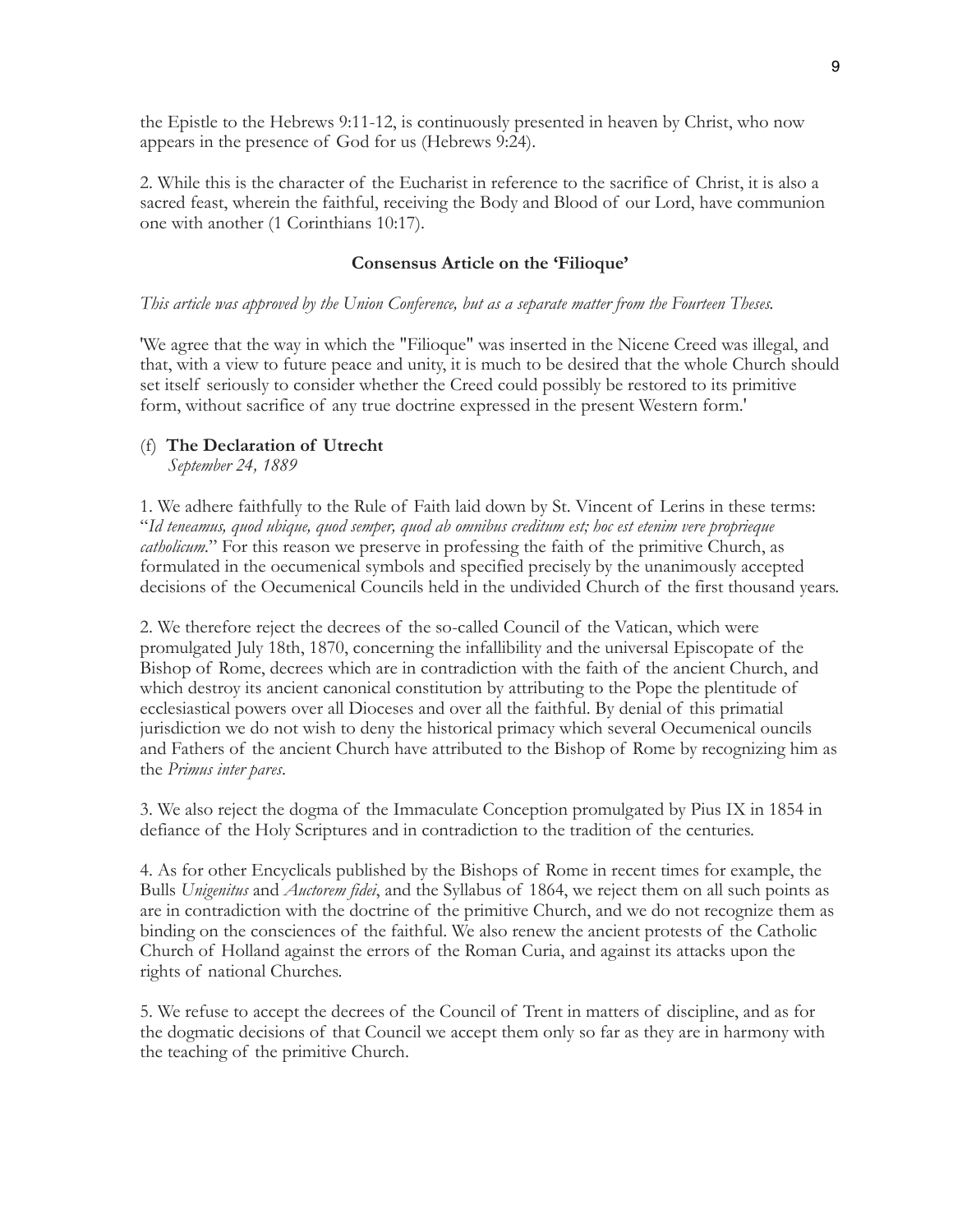6. Considering that the Holy Eucharist has always been the true central point of Catholic worship, we consider it our right to declare that we maintain with perfect fidelity the ancient Catholic doctrine concerning the Sacrament of the Altar, by believing that we receive the Body and Blood of our Saviour Jesus Christ under the species of bread and wine. The Eucharistic celebration in the Church is neither a continual repetition nor a renewal of the expiatory sacrifice which Jesus offered once for all upon the Cross: but it is a sacrifice because it is the perpetual commemoration of the sacrifice offered upon the Cross, and it is the act by which we represent upon earth and appropriate to ourselves the one offering which Jesus Christ makes in Heaven, according to the Epistle to the Hebrews 9:11-12, for the salvation of redeemed humanity, by appearing for us in the presence of God (Heb. 9:24). The character of the Holy Eucharist being thus understood, it is, at the same time, a sacrificial feast, by means of which the faithful in receiving the Body and Blood of our Saviour, enter into communion with one another (I Cor. 10:17).

7. We hope that Catholic theologians, in maintaining the faith of the undivided Church, will succeed in establishing an agreement upon questions which have been controverted ever since the divisions which arose between the Churches. We exhort the priests under our jurisdiction to teach, both by preaching and by the instruction of the young, especially the essential Christian truths professed by all the Christian confessions, to avoid, in discussing controverted doctrines, any violation of truth or charity, and in word and deed to set an example to the members.

8. By maintaining and professing faithfully the doctrine of Jesus Christ, by refusing to admit those errors which by the fault of men have crept into the Catholic Church, by laying aside the abuses in ecclesiastical matters, together with the worldly tendencies of the hierarchy, we believe that we shall be able to combat efficaciously the great evils of our day, which are unbelief and indifference in matters of religion.

(2) No dogma, pious doctrine, devotion, teaching, or article of religion whose root and development are outside Holy Scripture and the Formularies may be bound upon the consciences of baptized persons.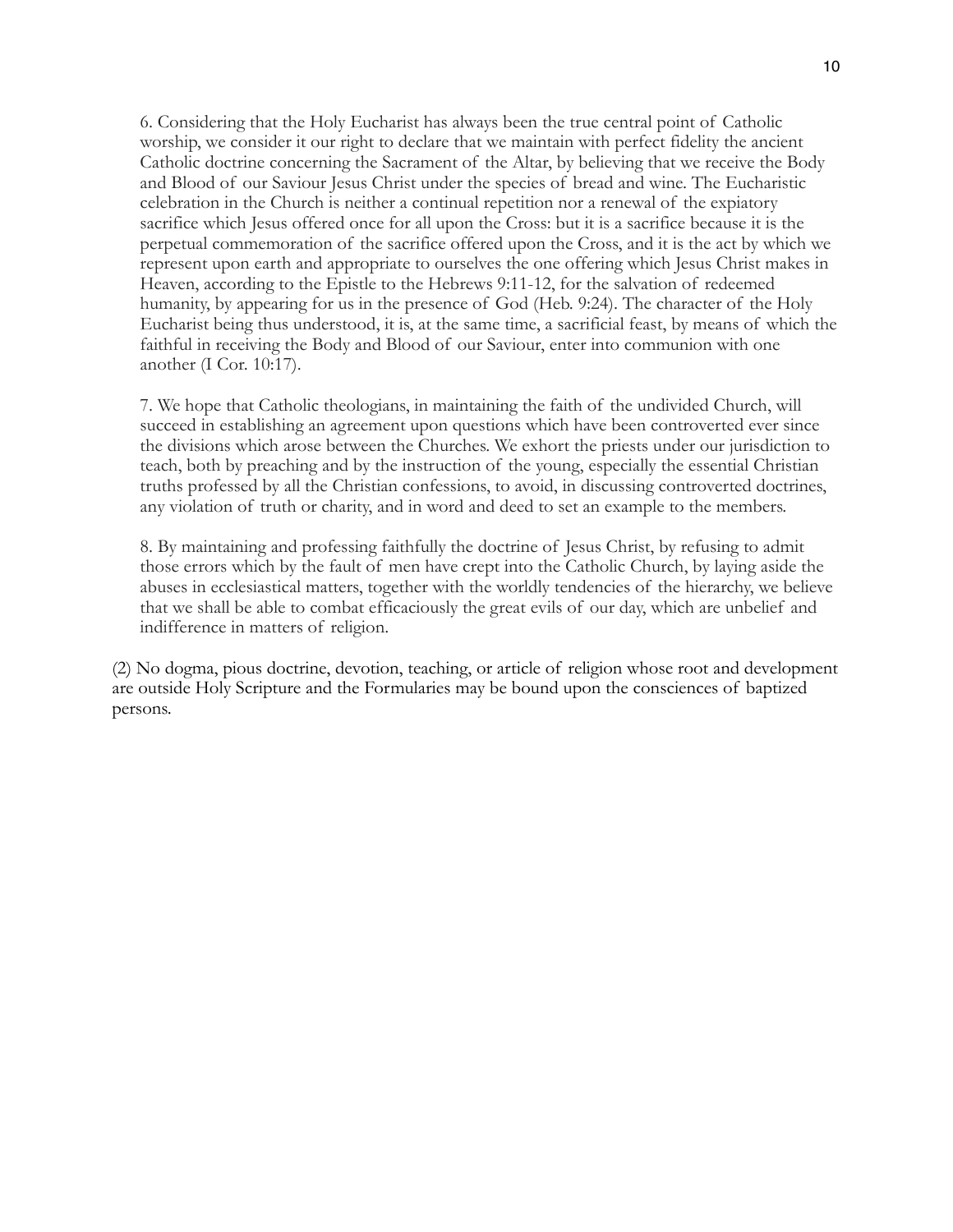### **TITLE II THE DIOCESE**

### § Canon 3

### **Name and Government**

(1) The name of the Diocese shall be "The Old Catholic Diocese of the Chesapeake Bay." In the canons it may be called the "Diocese."

(2) The Diocese is an autonomous legal entity, an unincorporated non-profit religious association, established pursuant to the laws of the United States.

(3) The city of the bishop's residence shall be the seat of the Diocese as a legal entity.

(4) For purposes of process and operation other addresses may be used for Diocesan business.

(5) The Diocese pursues its activities in accordance with the laws of the United States in the jurisdictions where it operates.

(6) The Diocese is for all purposes of law, doctrine, discipline, and worship a hierarchical Church under the Constitutions and laws of the United States and the jurisdictions in which it operates.

### § Canon 4

## **Diocesan Institutions and Entities**

(1) The Diocese may establish other legal entities in accordance with the laws of the United States and the jurisdictions in which the entities may operate, or may become a member or shareholder of another legal entity. The Diocese may further establish special purpose organizations in furtherance with the achievement of its tasks.

(2) No individual, group, or entity within the Diocese may represent that it is sponsored-by or connected-with the Diocese or unless it has first met the provisions of these Canons, and only so long as it has been approved by and continues to be so qualified in the judgment of the Bishop.

(3) A Diocesan entity may be created for any charitable or educational purpose.

(4) An entity may be recognized as a diocesan institution by the Synod if the Bishop recommend such action and, the entity's articles of incorporation, organization, and/or by-laws meet the requirements of these Canons.

(5) The Bishop may require annual or special written reports from any Diocesan entity as deemed necessary providing adequate notice is given.

(6)After consideration of a report from the Bishop that a diocesan entity does not conform to the requirements of the Diocesan canons or that its standard of performance does not warrant continued recognition, the bishop may revoke the status of the entity as a diocesan institution, or take other appropriate action.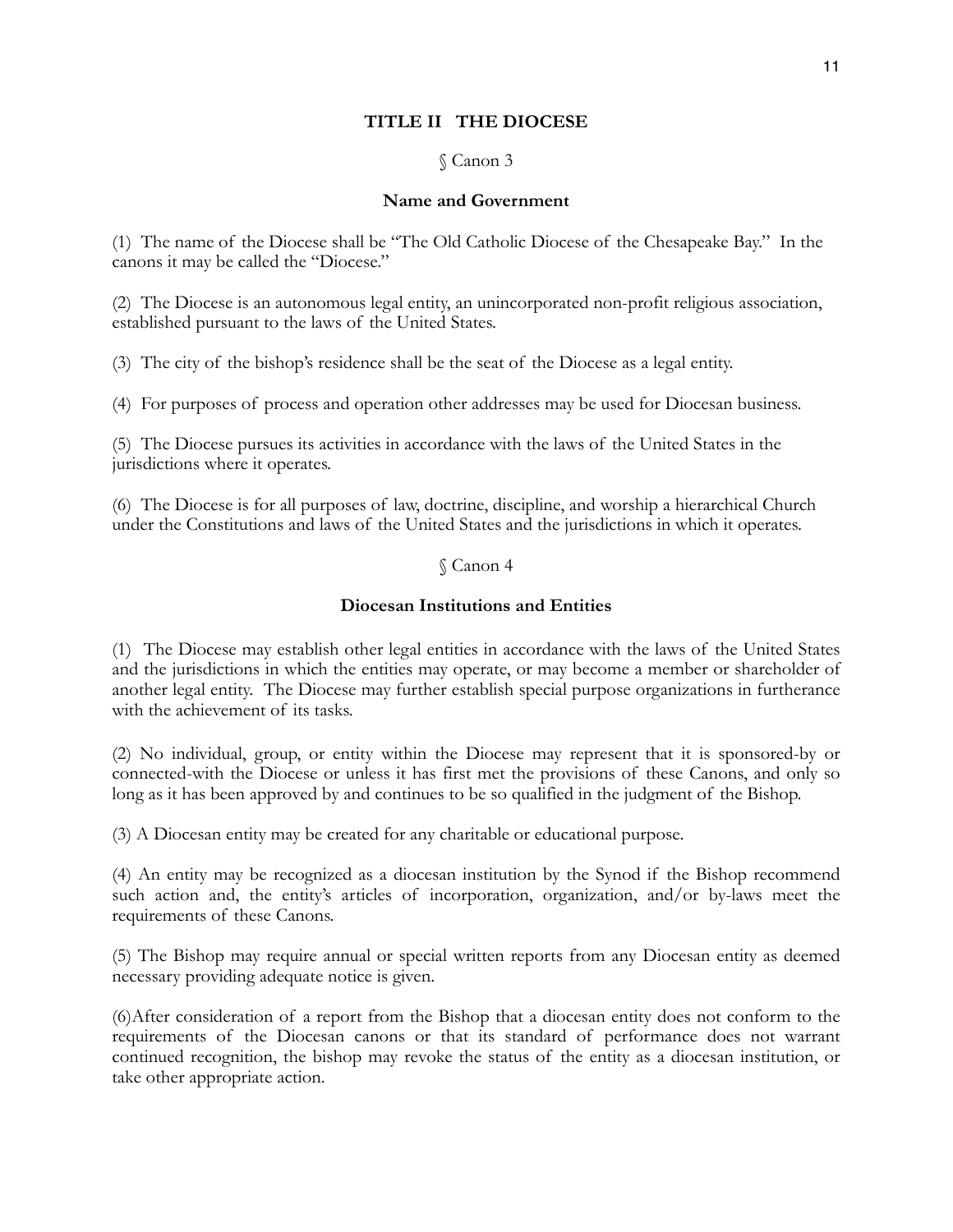## **Membership in the Diocese**

(1) An individual baptized in the Diocese becomes a member of the Diocese; a person who was baptized with water in the Name of the Father, and of the Son, and of the Holy Spirit in a different Christian denomination and who voluntarily applied to join the Diocese shall also become a member.

(2) No person is disqualified from joining a parish, oratory, or chaplaincy due to place of residence, sex, sexual orientation, transgender status, citizenship, nationality, economic status or handicap.

(3) Membership in the Diocese shall terminate upon voluntary exit, expulsion or death. Termination of membership shall be entered in the list of members of the respective parish or other community.

(4) The synod shall decide on the expulsion of a member of the Diocese on the grounds of a gross violation of principles expressed in Canon 1.

## § Canon 6

### **The Diocesan Synod**

**(1)** Acts of Synod of the Diocese (which include resolutions, budgets, canons, constitutions, and revisions to the same) are binding upon all parishes and alternative ministries unless by their express terms they are not intended to be binding upon some or all.

**(2)** If for any reason a parish or alternative ministry does not select delegates to Synod, or if its delegates neglect or cannot attend, or the representation is suspended or forfeited for any reason under Canon Law, the said parish or alternative ministry nevertheless is bound by all acts of Synod as if it had been fully represented at that meeting of Synod.

**(3)** The Synod may be held, at the discretion of the bishop, electronically-- synchronously or asynchronously. This shall especially be the case when voting members of the Synod are prohibitively distanced. In such a case, the bishop shall set forth Synod rules and norms in harmony with the Constitution of Canons of the Diocese. Convocation of the synod and its rules of procedure shall be provided for in detail in a special regulation.

### § Canon 7

## **Deliberations of the Synod**

(1) The synod shall be presided over by the bishop, or, in the bishop's absence, by the bisho's vicar. If even the bishop and vicar are absent, the synod shall be presided over by a member of the Presbyteral council so authorized by the synod.

(2) Meetings of the synod shall be public. At the request of the bishop representing the chairman of the synod, of the Presbyteral Council or at least one third of the members present, public may be excluded for the entire duration of the synod meeting, or for individual issues being addressed.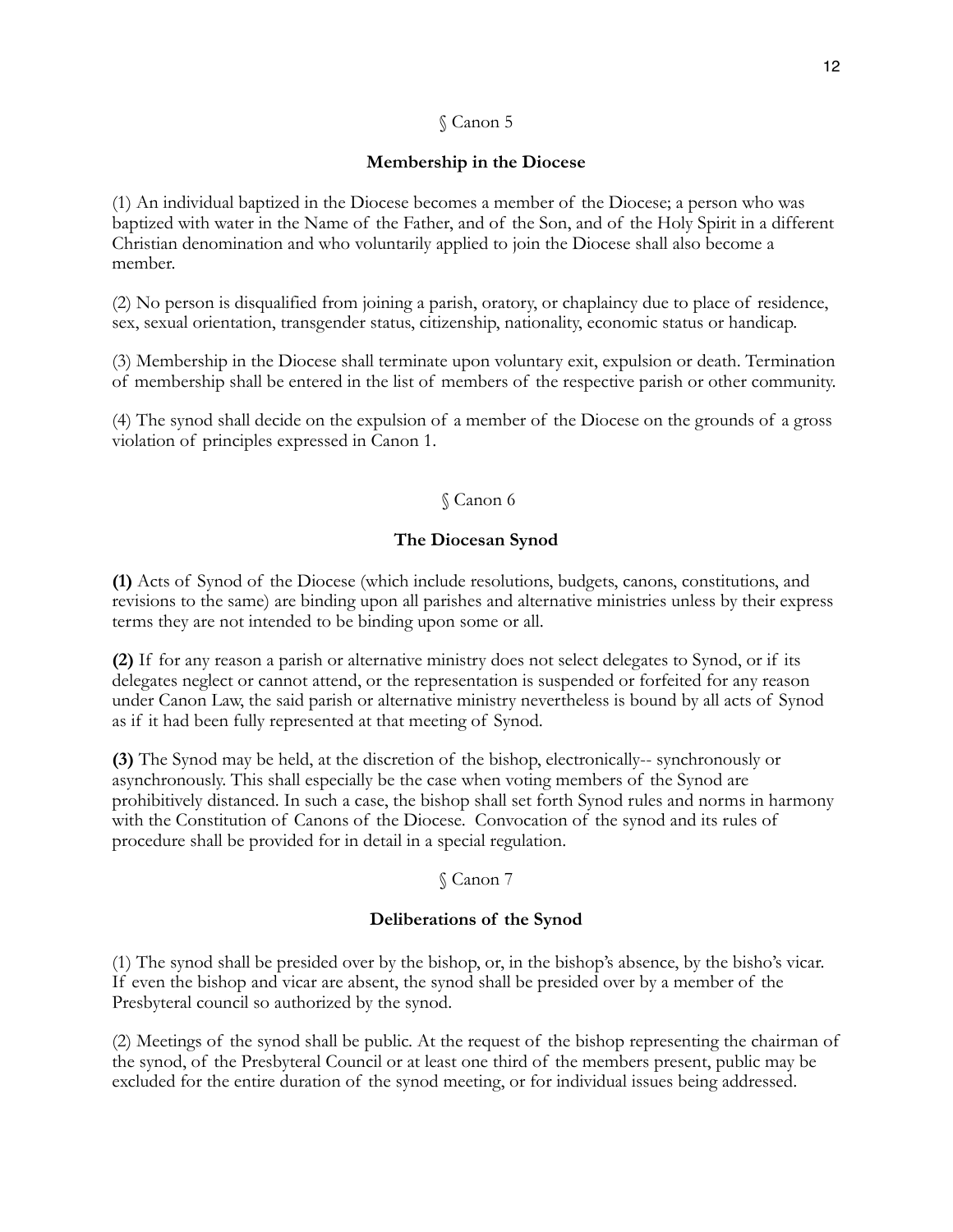(3) Unless stipulated otherwise hereafter, the synod shall resolve by a simple majority of votes of the members present. The synod shall form a quorum if more than one half of all its members are in attendance.

(6) All actions of the synod must have the consent of the bishop, who has the prerogative to veto acts of synod. In the rare event of a veto, the synod, with a three-fourths majority vote, may override the veto.

(7) Actions of synod become effectual with the signature of the bishop.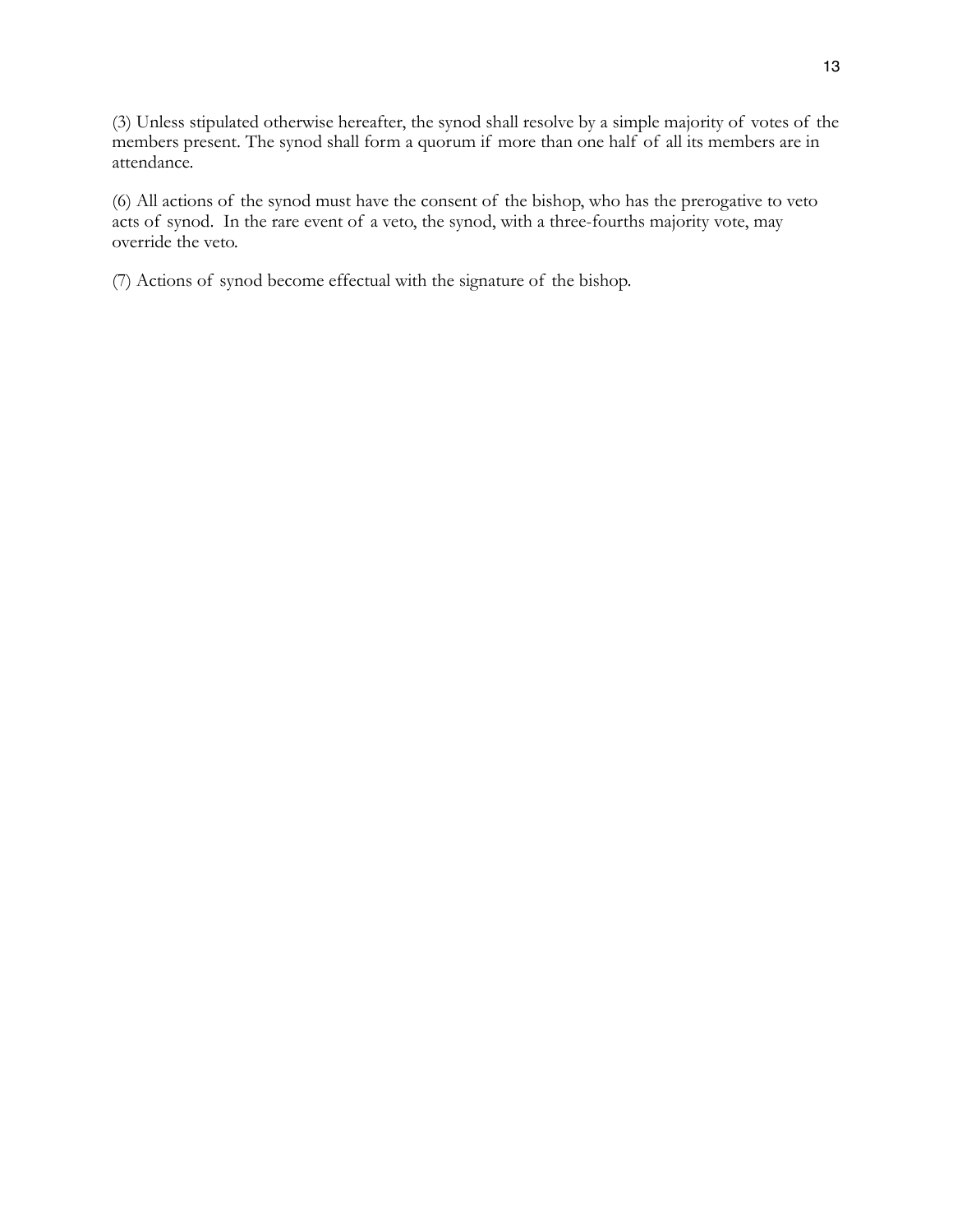### **TITLE III DIOCESAN COMMUNITIES**

§ Canon 8

### **Types of Communities**

(1) Christians in this Diocese gather together for prayer, education, fellowship, and sacramental celebrations. Their common lives are ordered by the community's celebration of Holy Baptism and the Holy Eucharist. The primary setting for the eucharistic gathering is a parish. Christians may also gather in oratories, chapels, or mass stations.

## § Canon 9

## **Concerning Parishes**

(1) A parish consists of two or more believers (Matt 18:20) under the direction of a pastor called by the congregation and approved by the Bishop.

(2) A congregation not affiliated with the Diocese may seek affiliation by applying to the Bishop. The application, including the congregation's proposed by-laws, must be signed by the pastor and the congregation's lay representative. If approved, they are granted "parish-in-formation" status. A parish-in-formation's application must be presented by the Bishop at the regular meeting of the Synod for approval by the full Synod. Prior to acceptance, the lay representative(s) are granted observer status (with no vote) at special Synods, should they occur. A parish-in-formation, once accepted by the Diocesan Synod, is immediately granted full representation and voting rights.

(3) Parishes in the Diocese agree to that the full name in a parish's bylaws must include the words: "The Old Catholic Diocese of the Chesapeake Bay" and that all of their activities shall forever conform with the Constitution and Canons, the doctrine, and discipline, and worship of the Diocese.

(4) Parishes and other worshiping communities may be grouped into deaneries or convocations by the bishop. Deaneries or convocations exist for the mutual support, fellowship, and mission of the member communities. Once the bishop has erected a deanery or convocation, he shall appoint a dean or convenor, having first consulted with the clergy of the member communities.

## § Canon 10

### **The Parish Assembly**

(1) The parish assembly shall be a body representing the entire parish.

(2) The parish assembly shall comprise all the members of the parish registered in the list of members of the parish in question who have reached 18 years of age.

(3) The parish assembly shall elect and recall the parish priest, elect and recall the parish council, elect delegates of the parish for the synod, approve the budget and final accounts of the parish, decide on the collection of the church fee, if any was decided on by the synod, decide on the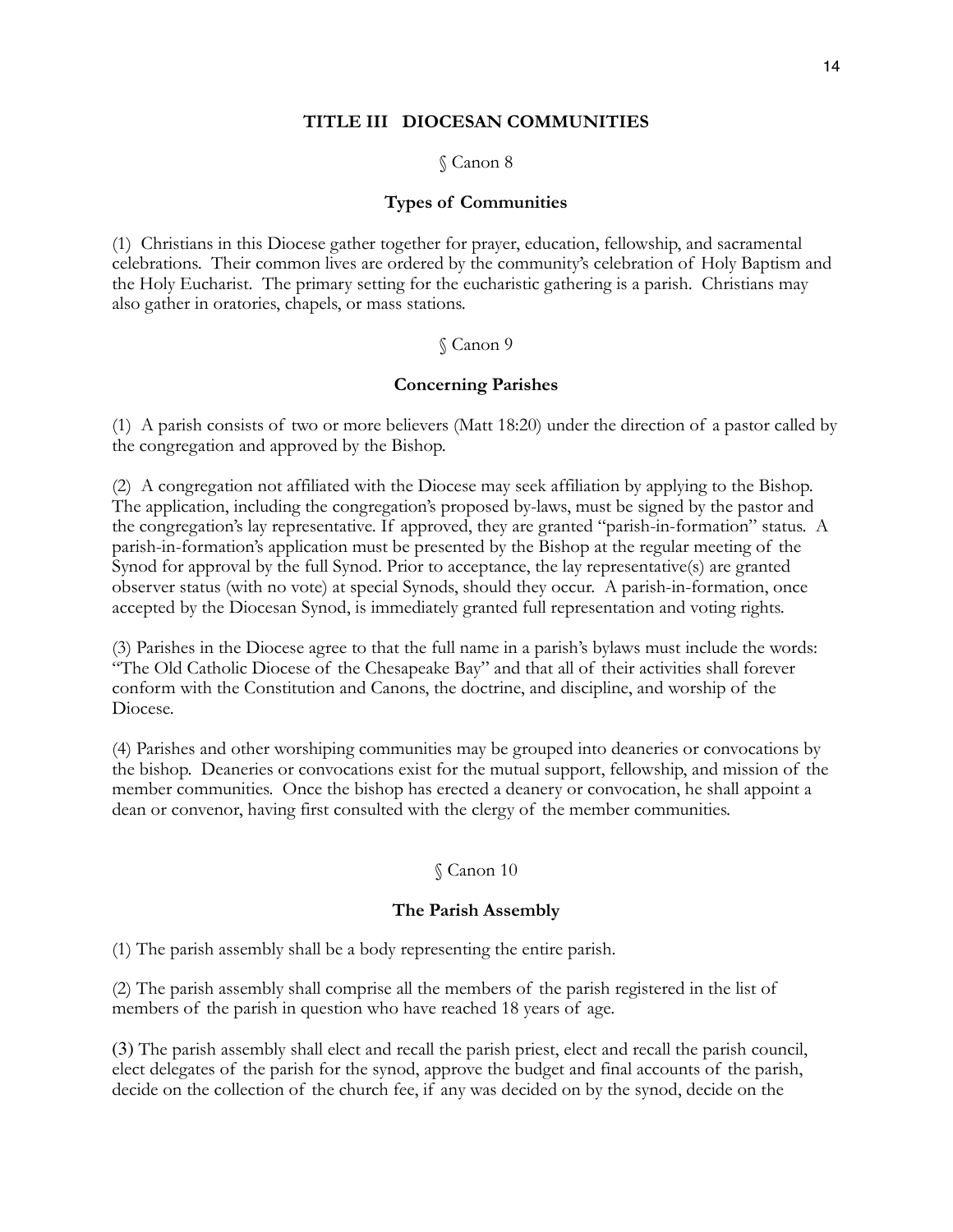utilization of a part of the church fee for general requirements of the parish, decide on any disposal with the assets of the parish; where the act concerned pertains to real property, the parish assembly decision shall be subject to approval by the synodal council, file proposals for synod meetings, resolve on a proposal to convene an extraordinary synod, establish legal entities of the parish with the consent of the bishop.

(4) The parish assembly shall be held as required but in any case at least once a year.

(5) The parish assembly shall be convened by the parish council together with the parish priest. The convener shall be obliged to publish the notice of parish assembly, together with the proposed agenda, by announcing the same repeatedly during regular church services, on a notice board and by remote access at least one month prior to the contemplated date of the parish assembly. A parish assembly shall be convened whenever a minimum of 10% of parish members so request. Any potential dispute concerning the parish assembly shall be resolved by the bishop or the synodal council.

(6) The parish assembly shall be chaired and directed by the chairman of the parish council.

(7) The parish assembly shall form a quorum if at least 15% of the parish assembly members are present. If the convened parish assembly does not satisfy the provision of the first sentence, a newly convened parish assembly shall form a quorum regardless of the number of members present. The parish assembly shall adopt resolutions by a simple majority of votes of the parish assembly members present.

(8) Minutes of the parish assembly shall be drawn and sent by the parish council chairman without delay after the parish assembly ends.

(9) A parish may, through parish by-laws, require that all nominations for election to the parish council or other proposals to be acted upon must be submitted to the pastor of the parish in writing on or before a specified date before the meeting, and that no additional nominations or other proposals may be made except in such manner and within such time.

(10) The pastor of the parish must retain all election records for delivery to the Bishop in the event an election is appealed. If no appeal is taken within the period specified for appeal, the election records may be destroyed. Any appeal to the Bishop from the certified result of the election must be made in *writing* within thirty (30) days after the election. In the case of such appeal, the Bishop must recanvass the vote and declare the result of the election. The bishop's judgment on appeal is final.

(11) The pastor must forward to the Bishop promptly after each annual meeting the names, addresses, and telephone numbers of every member of the parish council, delegates, and alternates to Synod, and treasurer and secretary then in office. If any change occurs in any office, the Bishop must be promptly notified of same.

(12) The results of any election or summary of any action taken at a special or annual meeting of the parish or Diocesan entity must be made known to all members and the Bishop within seven (7) days after the meeting.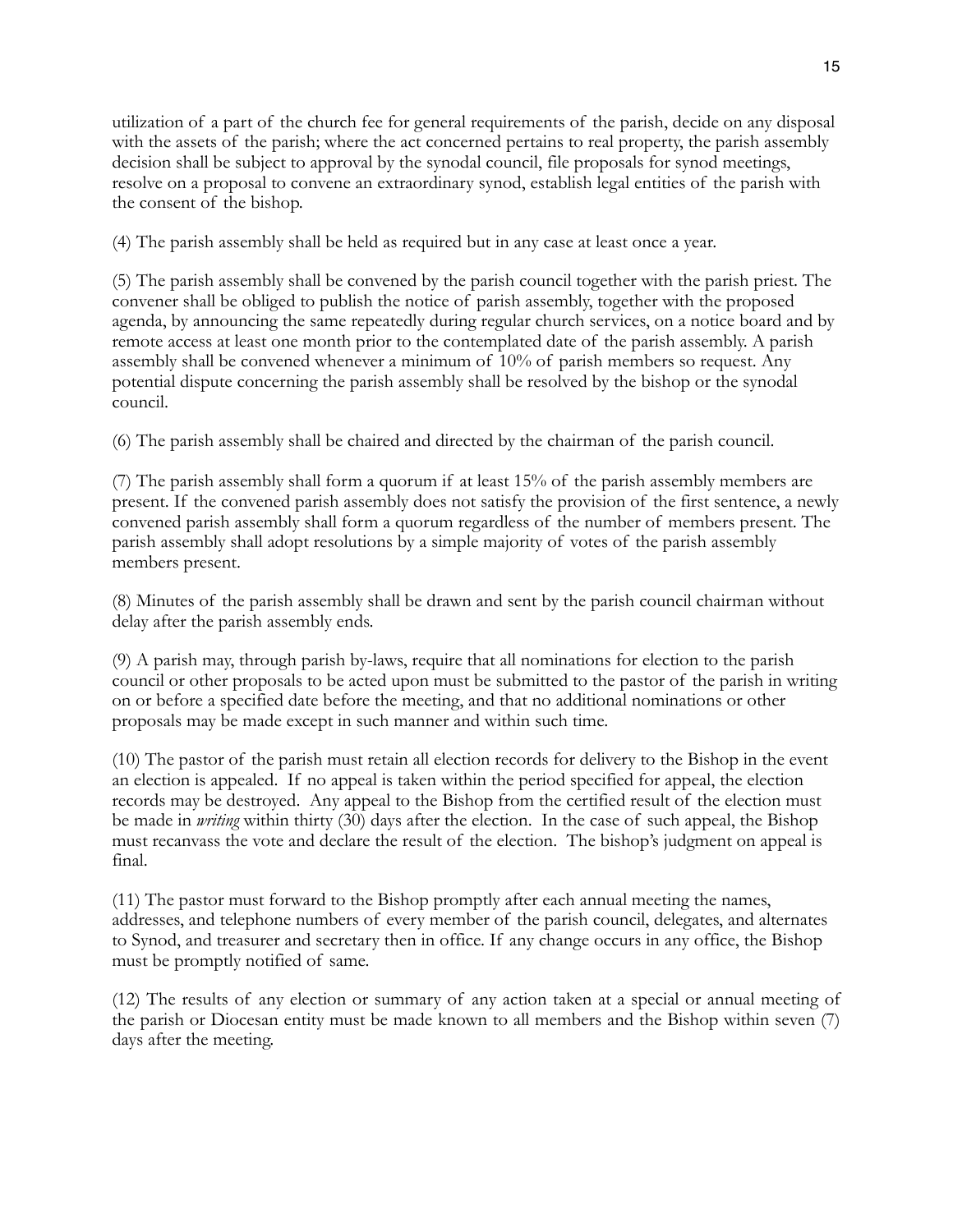## **Parish Council**

(1) The parish council shall be a permanent representation of the parish.

(2) The parish council shall be comprised of the parish priest or parish administrator authorized by the bishop and elected representatives of the parish. The parish assembly shall elect a minimum of 4 and a maximum of 10 members to the parish council.

(3) For a lay parish member to be eligible for election, he/she has to be a member of the parish for at least a year, be at least 18 years old and possess full legal capacity.

(4) The term of office of elected members of the parish council shall be two years and members may be re-elected.

(5) If the office of an elected member of the parish council becomes vacant prior to the elapse of the term of office of the parish council, the parish council shall elect a substitute from among members of the parish; where a lay person is concerned, conditions for electoral eligibility shall be the same as those for a regular member of the parish council.

(6) The office of an elected member of the parish council shall terminate upon elapse of the term of office, his/her death, his/her resignation, his removal by the parish assembly**.**

(7) The parish council shall elect its chairman from among its lay members.

(8) The parish council shall prepare a draft budget and final accounts of the parish, perform any and all tasks related to the administration and development of the parish, unless this Constitution entrusts same to the parish assembly or the parish priest or parish administrator.

(9) The parish council shall meet as required but in any case at least four times a year. Parish council meetings shall be convened informally by the parish council chairman following agreement with the parish priest. Meetings of the parish council shall be chaired by the parish council chairman or by any member of the parish council in his absence.

(10) The parish council shall form a quorum if a simple majority of its members is present. Resolutions of the parish council shall be adopted by a simple majority of the parish council members present.

(11) Minutes of the meetings of the parish shall be drawn up and the chairman of the parish council shall make them available for viewing by parish members.

## § Canon 12

## **Appointment of the Parish Priest and Parish Administrator**

(1) The parish priest shall be elected by the parish assembly. The parish priest is then appointed by the bishop. A refusal to appoint may be appealed to the synodal council both by the elected parish priest and the parish within one month. The decision of the synodal council may be appealed to the synod.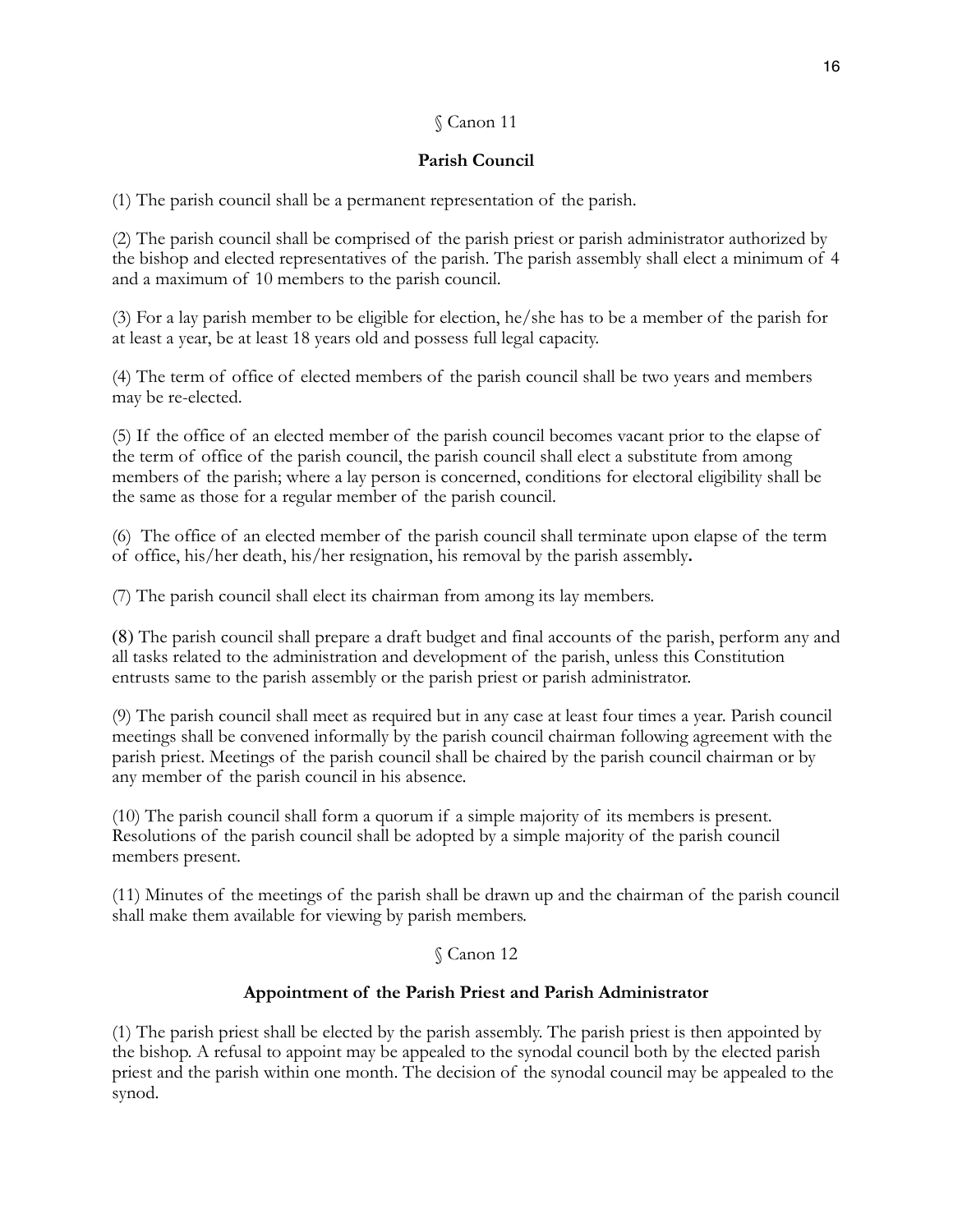(2) With the consent of the Presbyteral Council, the bishop may appoint an administrator from among the clergy of the Diocese provided that the parish assembly waives its community election rights, the election of the parish priest cannot be held, the community failed to exercise its election rights in the last two years despite repeated notice.

(3) For a candidate to be eligible for election, he must be a member of the community of priests of the Diocese pursuant to this Constitution.

### § Canon 13

### **Inauguration**

(1) The bishop or a priest authorized thereby shall inaugurate the parish priest during a service. In the course of the service, the parish priest shall plead allegiance to the all of the Old Catholic Formularies, in writing.

(2) Prior to the inauguration of the parish priest, the priest referred to above, together with the parish council, shall take stock of the contents of the church worship space, the parish archives, and other assets of the parish and shall draw a record documenting same.

(3) Prior to his inauguration, the parish priest shall receive from the bishop an authorization for parish management.

### § Canon 14

### **Tasks of the Parish Priest**

(1) The parish priest shall have an exclusive right to perform ecclesiastical service stemming from his ordination in the territory of his parish. The foregoing shall create no prejudice to the rights of the bishop. Another clergyman of the Diocese may work in the territory of the parish only by authorization from the bishop, delegation from the parish priest, or in a state of emergency.

(2) Together with the parish council, the parish priest shall keep a list of parish members. The list shall contain, for all the parish members, the names and addresses, dates of birth, baptism or joining of the Diocese, marital status (including wedding date), profession and other information relevant to the status of the member within the community. The parish priest and the parish priest shall continuously update the list of members.

(3) The parish priest shall be responsible for archiving any and all documentation concerning the parish.

(4) The parish priest shall perform other tasks stipulated by special regulations of the synod or the synodal council or their decisions.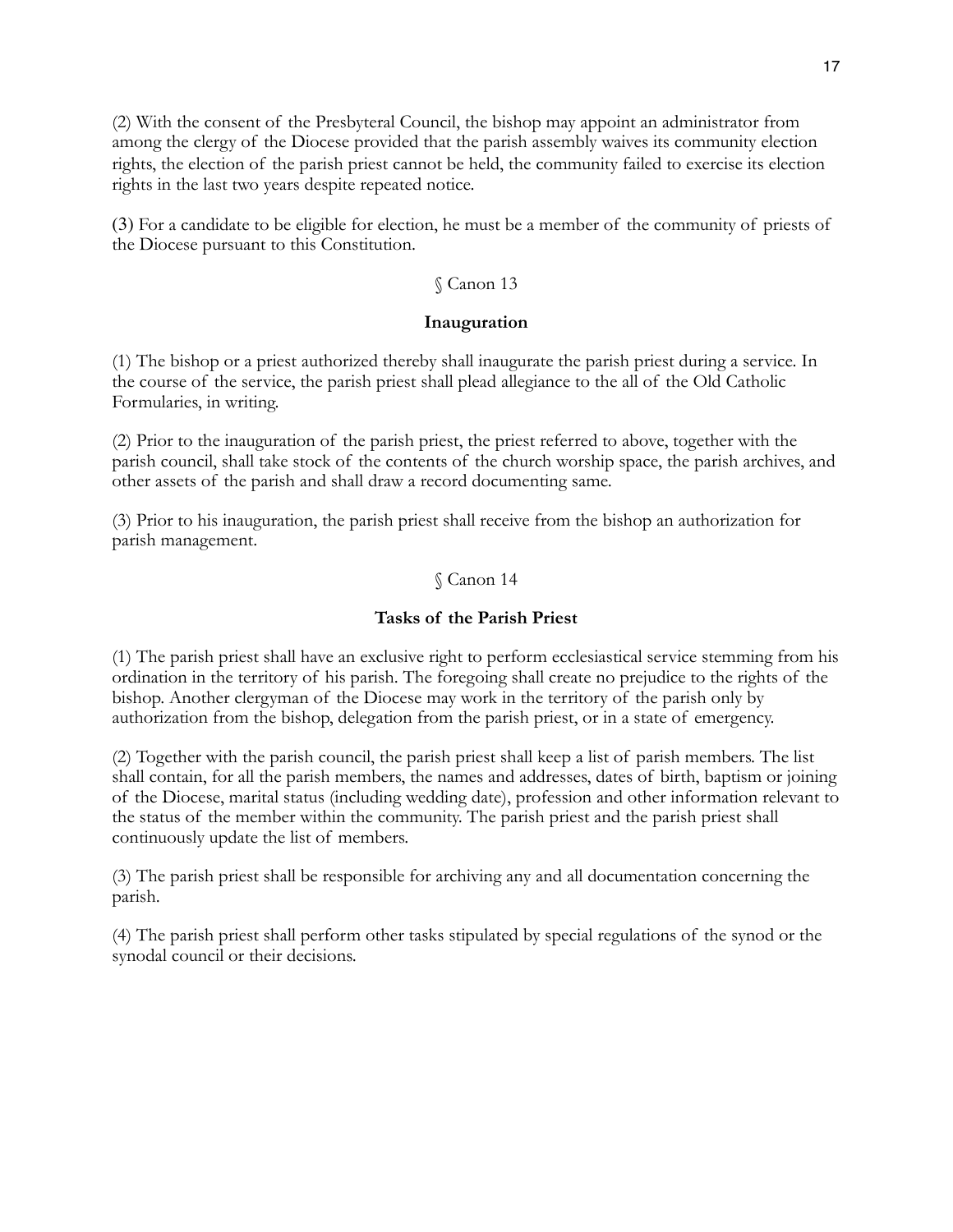### **Termination of the Parish Priest's Service and Transfer of the Administrator to Other Ecclesiastical Service**

(1) The parish priest's service shall terminate upon: his death, defrocking (regulated by a special regulation), resignation, removal by the parish assembly, dissolution of the parish.

(2) Transfer of the administrator shall be decided on by the bishop with the consent of the Presbyteral Council in the event that the parish was dissolved, or the interests of the church so require; before such decision is made, the administrator concerned and the parish council of the parish concerned must be heard.

(3) Stock shall be taken at the departure of a parish priest or administrator. A record of stock-taking shall be drawn and deposited in the archives of the parish.

### § Canon 16

### **Assistant Clergy**

(1) An assistant clergyman shall be a clergyman entrusted with tasks in the ecclesiastical service where a parish priest of parish administrator performs independent ecclesiastical administration.

(2) The assistant clergyman shall be entrusted with service in the parish by the bishop at the request of the parish assembly. He shall report to the parish priest (administrator) and the parish council and shall be accountable to them. The bishop shall decide on his recall with the knowledge of the parish assembly.

## § Canon 17

### **Parish Deacon**

The deacon shall be authorized and recalled by the bishop from among the clergy to serve in a particular parish, and shall be at the disposal of the parish priest and parish council with a view to the nature of his service.

## § Canon 18

### **Concerning Other Worshiping Communities**

(1) Other communities gathering for worship include chapels, oratories, and mass stations.

(2) A community may be designated as a chapel when it regularly gathers for worship in a consecrated or dedicated church or in alternating churches of owned by any Christian denomination. Chapels with regular membership may become parishes by the consent of the bishop.

(3) A place of worship whose maintainance and organization is provided for by a priest of deacon of this diocese may be designated as an oratory.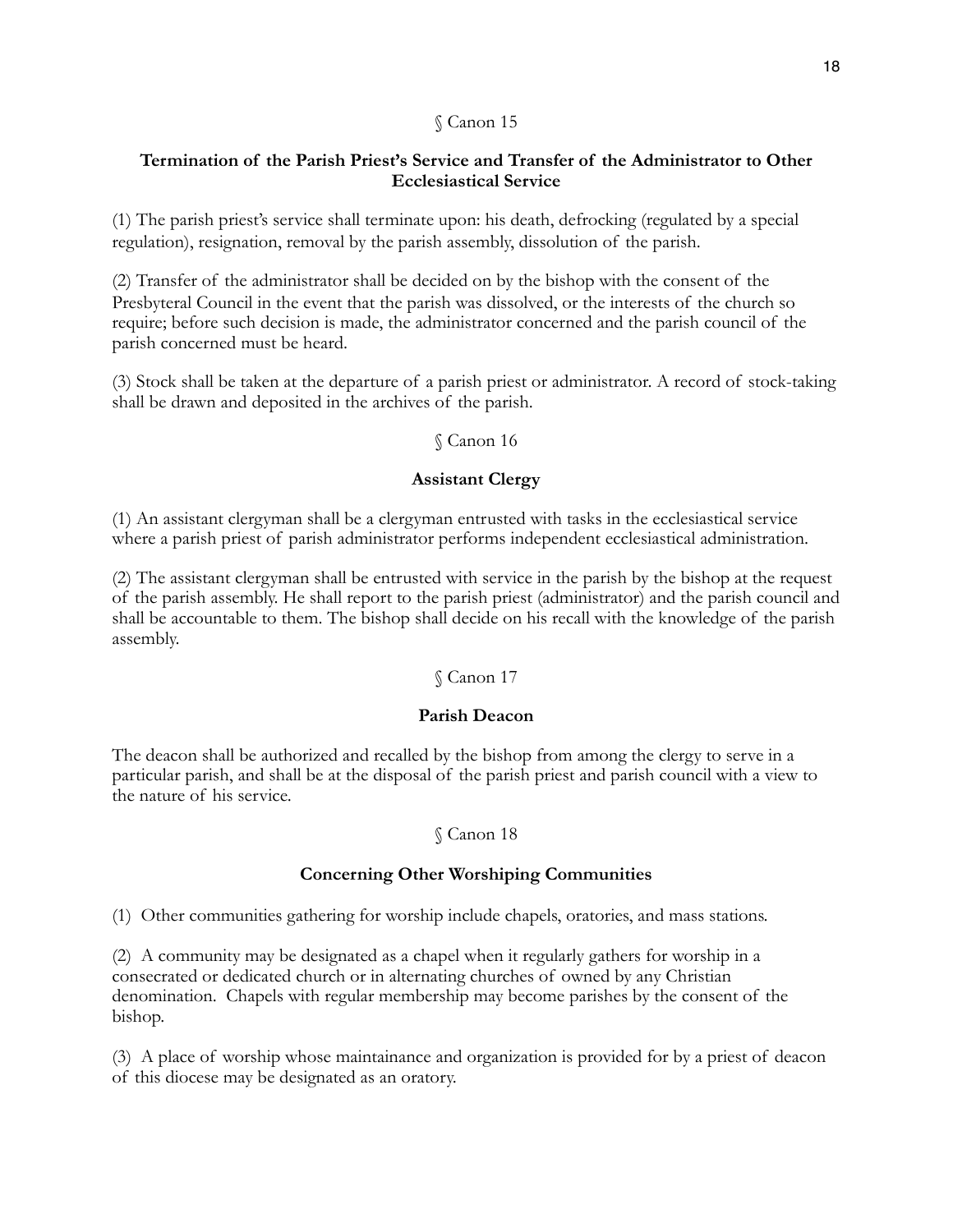(4) A place where the Holy Eucharist is offered a few times annually for the spiritual good of persons requesting such ministry shall be designated a mass station. Mass stations do not normally keep membership records, though they do keep sacramental records. If those served by the mass station wish to keep a list of membership, they may do so with the consent of the bishop.

(5) Chapels, oratories, and mass stations keep the same records required of parishes unless otherwise excused by canon.

(6) The bishop may, at his discretion, operate a bishop's chapel or bishop's oratory which is proper to his person in the office of bishop. The bishop's chapel may serve as a place for liturgies which are necessary to the life of the diocese.

### § Canon 19

### **Mergers, Consolidations, and Dissolutions**

(1) Without the written consent of the Bishop and Presbyteral Council, no parish may merge or consolidate with each other or with any one or more parishes, nor may they dissolve, nor may they distribute their assets in anticipation of any merger, consolidation, or dissolution.

### § Canon 20

### **Records in Parishes, Chapels, Oratories, and Mass Stations**

(1) Every community organized under the Diocese, as soon as reasonably possible, must revise and amend its governing documents to conform to the Constitution and Canons of this Diocese.

(2)Each community organized under the Diocese must keep available printed copy of the current text of the Constitution of Canons of the Diocese, and other governing documents of the Diocesan entity. The minutes of annual parish meetings and, if incorporated, those of the Board of Directors for each Board meeting must be held in the official files, as well as being transmitted to the Bishop within seven (7) days of the close of said meetings. In addition, every entity shall maintain in its office files an inventory of all personal and real property. This shall be updated once a year.

(3) Every pastor or priest-in-charge shall maintain custody and control of the parish register containing a record of all sacraments and burials solemnized in the parish, and with the names of parents and sponsors or witnesses; the names of all communicants with the date of their reception, death, or removal.

(4) The parish register must be preserved as part of the records of the parish and shall be freely available for examination at each Episcopal visitation and at all times be freely available for inspection by members of the parish council, the Bishop or any person designated by the Bishop.

(5) Within thirty (30) days of the closure of a parish, chapel, oratory, or mass station, the pastor or clergy-in-charge of that ministry must transmit to the Diocese for safekeeping all records of the closed ministry.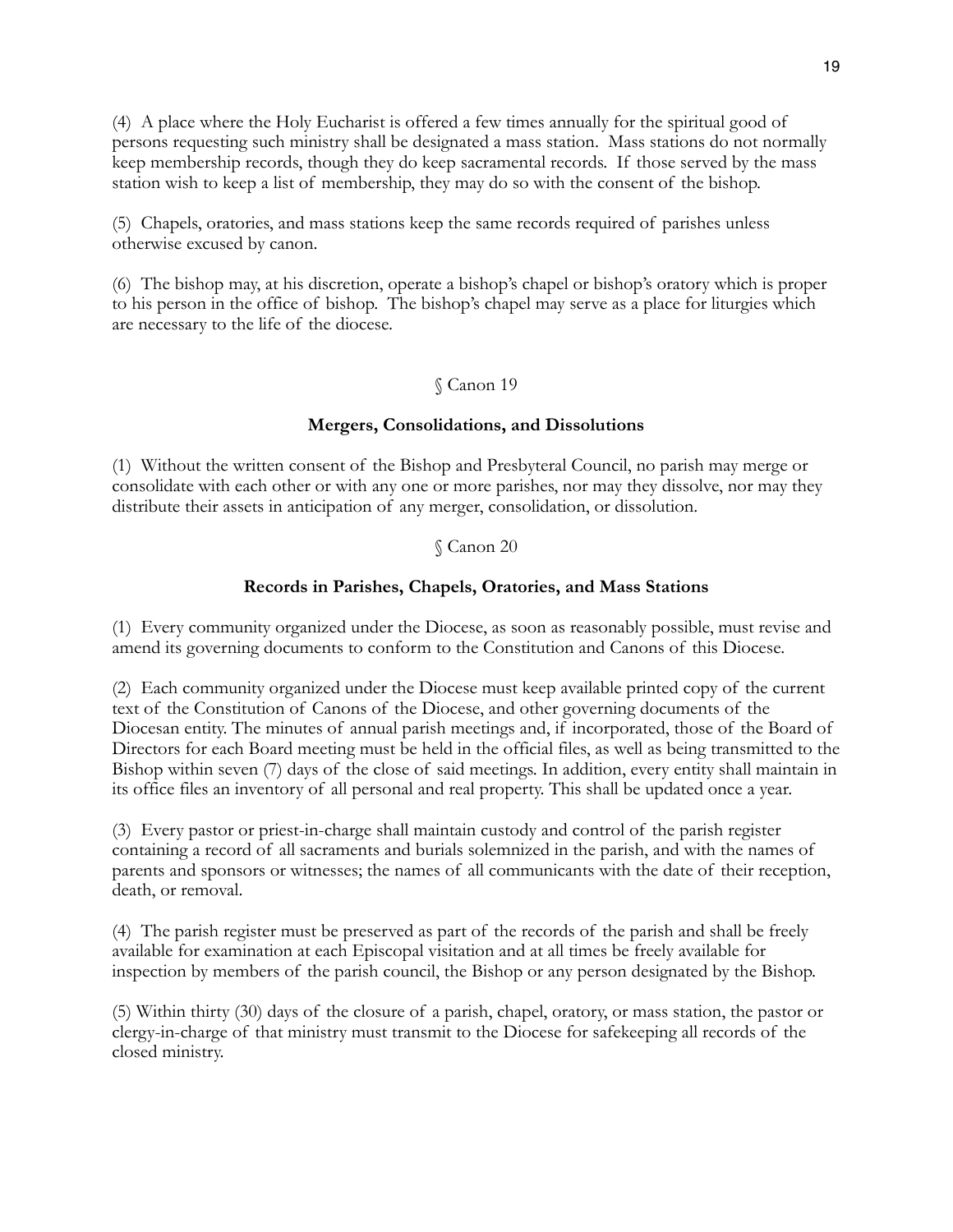### **TITLE IV THE EPISCOPATE**

### § Canon 21

### **The Office of Bishop**

(1) Through his election and ordination, the bishop succeeds to the apostolate consisting of a trifold service: to sanctify, teach and direct the community of the faithful entrusted into his care. The bishop shall enjoy all the rights and have all the obligations attached by the ecumenical councils of the ancient and undivided Church and the irrefutable Old Catholic tradition to the office of bishop. The synodal council shall participate in the bishop's service of providing direction to the extent stipulated by this Constitution.

(2) The bishop is the main administrator of the sacramental life in the Diocese. He shall exercise sacramental authority in all communities and sacral premises of the Diocese. The bishop shall in particular administer the sacraments and ordinations reserved for bishops.

(3) The bishop shall prepare and review liturgical materials and present proposals for any changes to the synod, or the synodal commissions, as the case may be.

(4) The bishop shall have a priority right and duty to preach the word of God and teach in the Diocese.

(5) The bishop shall further be responsible for the spiritual formation, education, and ordination of priests and deacons.

(6) The bishop shall convene the synod, supervise business affairs of the church, issue regulations and decisions concerning the Diocese together with the synodal council; such regulations may only be issued for implementation by and within the scope of regulations issued by the synod, and represent the Diocese vis-à-vis third parties; the bishop shall advise the Presbyteral Council at its next meeting of any acts taken on behalf of the Diocese vis-à-vis third parties.

(7) The bishop has the right of examination of the state of all parishes and ministries, the state of the clergy, inspecting the behavior of the clergy, and administering the apostolic rite of Confirmation.

(8) The bishop shall direct the liturgical life of the church. He shall have the right to hold services and preach in every community or any sacral premises used by the Diocese. He shall visit all the communities and parts of the church, and inform the Presbyteral Council by means of visitation reports. If the bishop attends a service, he shall preside over same *ex officio*, unless he decides otherwise. It is the bishop's prerogative to make liturgical decisions in regards to any liturgy he celebrates in any community he visits.

(9) Either in connection with a scheduled Episcopal visitation, or without a scheduled visitation, the Bishop is entitled to receive full and accurate information regarding the state of the parish or alternative ministry and its affairs. For that purpose, the parish council is to provide information about the state of the parish, and may pose questions relating to the parish to the Bishop. The Bishop has the right at all times to full, prompt, and complete access to all registers and other records of and pertaining to a parish or alternative ministry.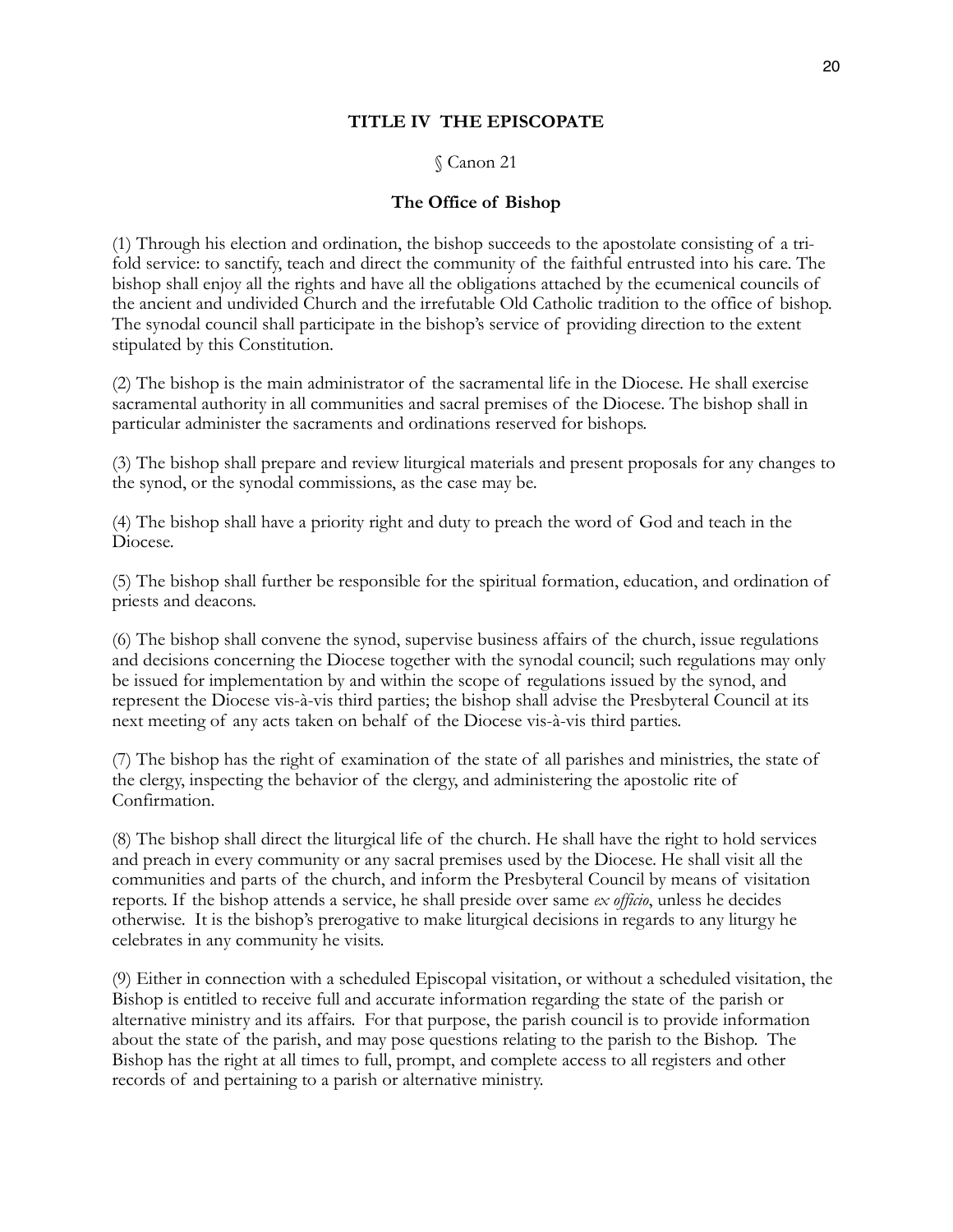(10) The Bishop has oversight and gives approval for the places of worship and well as the nature and rite of the dispensation of sacraments. It is the duty of all clergy, parish councils, staff, and lay representative, etc. to cooperate fully during Episcopal Visitations. Under no circumstances is a parish or alternative ministry to withhold individual or collective cooperation, nor bar access to premises, buildings, or records, during an Episcopal Visitation.

### § Canon 22

### **The Bishop's Vicar**

(1) The bishop may, at his discretion, appoint a vicar who is committed to assisting the bishop in carrying out functions in regards to diocesan administration, including, but not limited to areas of ecumenical relations, liturgical norms, theological matters, and clergy issues.

(2) The bishop's vicar will normally assist in moderating the diocesan synod. This may include the preparation of a synod assembly book with current statistics, old business, new business, motions, resolutions, courtesies, amendments, and information on previous diocesan synods.

(3) The bishop's vicar shall keep a roster of all canonically resident clerics and the dates of their canonical residency, which begin at acceptance as a candidate for holy orders or the date of incardination.

(4) The bishop may ordain the Vicar to the episcopate for the purpose of maintaining continuity. A Vicar ordained to the episcopate shall be a suffragan and will only exercise authority which is delegated by the ordinary. At no time should it be assumed that the suffragan will act on his own authority or have right of succession. In the absence of other bishops in the same tradition of this Diocese, the suffragan will act as principal consecrator for the priest who is elected bishop.

### § Canon 23

#### **Dispensations**

(1) The bishop's historic power of dispensation under canon law is acknowledged. A dispensation of or the relaxation of, but not a negation of, a part of canon law in a particular case may be made by the bishop within the limits of the bishop's jurisdiction, and for just and reasonable cause, taking into consideration the circumstances of a case.

#### § Canon 24

### **Further Authority of the Bishop**

(1) At any time, the Bishop may issue rules, norms, regulations, guidelines or Bishop's Directives consistent with Canon Law to amplify or clarify particular parts of Canon Law, or to fill gaps or omissions in Canon Law.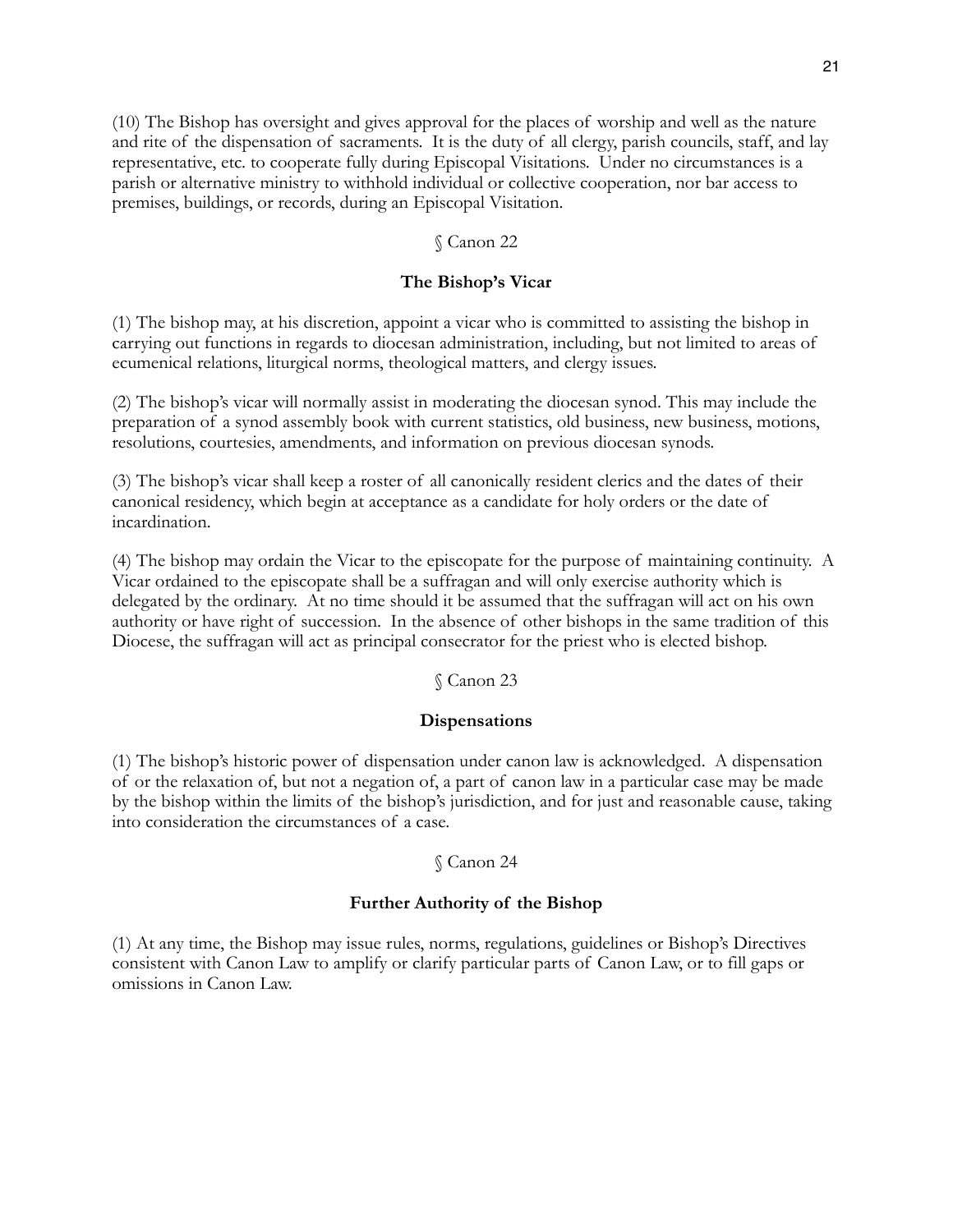## **The Election of the Bishop**

(1) The Bishop shall be elected by the synod.

(2) If the episcopal see (*episcopalis sedes*) becomes vacant, the Bishop's Vicar shall convene the synod within two months for the purpose of election of a bishop. During the time of vacancy if the Vicar is a chorbishop, he shall become bishop *locum tenens* until such a time as there is an election.

(3) A priest appointed to service in the Diocese, engaged in pastoral service in the Diocese for at least three years, who shall demonstrate his faith, knowledge, morals and other personal qualities adequate to the demands of the episcopal service, may be elected bishop.

(4) Upon election, the priest shall become the bishop-elect. Until ordination, the bishop-elect shall serve as the diocesen administrator. The Presbyteral Council shall request, within 14 days of the bishop's election, that other bishops in the Old Catholic tradition consecrate the bishop. The bishop-elect shall become bishop upon ordination.

(5) Election of the bishop shall be provided for in more detail in a special regulation.

### § Canon 26

### **Termination of Service**

(1) The bishop's service shall terminate upon his death, retirement into emeriture (by resignation or otherwise), or upon termination of his office by the synod.

(2) The bishop may retire into emeriture upon reaching advanced age or infirmity causing him to be unable to discharge the office. An emeritus bishop of the Diocese shall deserve respect for his experience and the position achieved within the church. If possible, at the invitation of the acting bishop, the emeritus bishop shall take part in confirmations, ordination of priests, and other sacramental acts performed by the bishop by virtue of its ordination, or take part in specific spiritual administration.

(3) The bishop's office shall terminate by virtue of the loss of his faith as professed upon his ordination as bishop. In such case, the bishop's office shall be pronounced terminated by the synod after a theological hearing conducted by the Presbyteral Council, with its findings sustained by the synod.

(4) Upon a motion filed by the presbyteral council or at least one half of the parish and filial communities, the synod shall vote on pronouncement of termination of office if the bishop's person grossly contradicts the qualities pursuant to these canons if the bishop has been willfully neglecting his duties in a material way, or if the bishop is unable to hold office due to long-term health problems.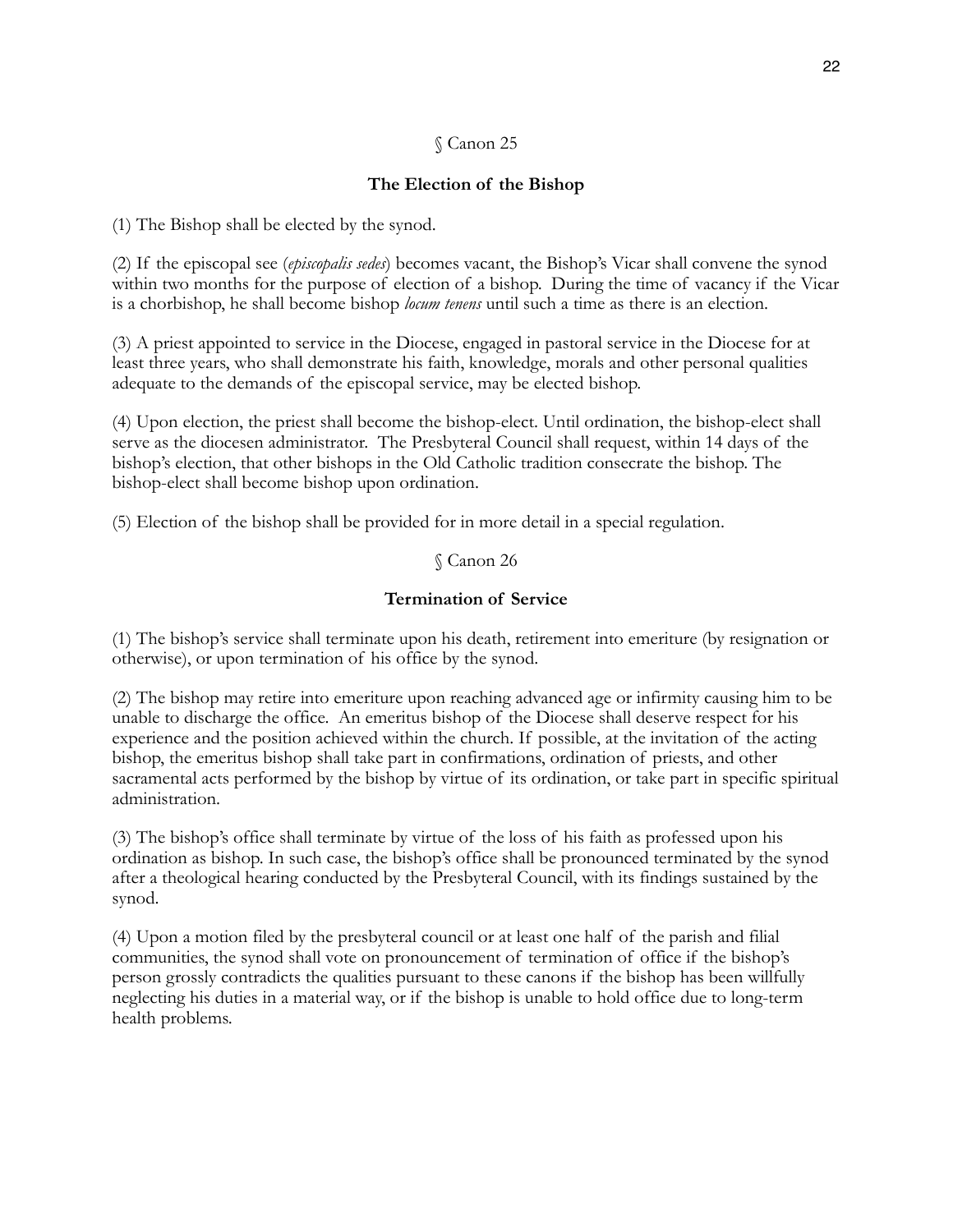### **TITLE V THE CLERGY**

### § Canon 27

### **General Principles**

(1) The clergy congregate around the bishop. The bishop determines the sacramental actions of the clergy and supervises their practice, thus administering the sacramental life of the Diocese with the assistance of the clergy.

(2) The clergy shall be accountable to the Diocese for sacramental actions within the scope of their ordination and for the exercise of other powers entrusted to them by the Diocese.

(3) All clergy canonically resident (that is, the connection with a diocese that a member of the clergy acquires by ordination in and for that diocese or by transfer to the diocese and acceptance by its bishop) and in good standing in the Diocese must perform the duties of their respective orders in accordance with these Canons. This canonical residence is synonymous with receiving faculties from the bishop.

(4) The Bishop has final authority in all matters of clergy discipline pending final determination of appeals made to the Diocesan Synod. The pastor controls the worship and the spiritual interests of the parish, subject to the Canons, and to the Godly council of the Bishop.

(5) The pastor at all times has the right of ultimate direction and control of all guilds, societies, organizations, associations, or non-parochial ministries that are affiliated with, associated with, or sponsored by the parish, chapel, oratory, or mass station, including the right and responsibility to ensure that the leadership of such groups is fairly chosen and appropriately rotated among suitable members of the parish or alternative ministry.

(6) The Bishop may prevent preaching, administering the Sacraments, or holding any public service by any non-canonical clergy coming into the Diocese.

(7) Clergy of this Diocese may work ecumenically in settings which are found not to be in opposition to the ethos of the Diocese and Old Catholicism. A cleric wishing to work ecumenically shall request, in writing, permission from the bishop for such work, and the request shall describe the setting and type of work to be done. The bishop, if approving, shall grant a letter of permission to that cleric for the time period of one year, after which time the permission may be renewed in writing.

(8) Each clergy person has the right of due process. Whether accused by the Bishop, fellow clergy, laity or the society at-large, all are considered not guilty until proven otherwise. Any clergy proven guilty of a felony may be dismissed at the will of the Bishop. Any clergy accused of violating the Canons of the Diocese has the right to a hearing by the Presbyteral Council with the Bishop as chair of the hearing. The decision of this group may be appealed to the Diocesan Synod.

(9) If the bishop finds a cleric in violation of church or civil laws under Canon 27.8, the Bishop may place that cleric under a temporary inhibition, given in writing, for a period of six (6) months. During that time, the cleric shall discern a response, choosing either to deny the charge and face trial before the Presbyteral Council with the bishop as chair or may repent and submit to admonition, being required to show amendment. If after the inhibition period the cleric does not repent and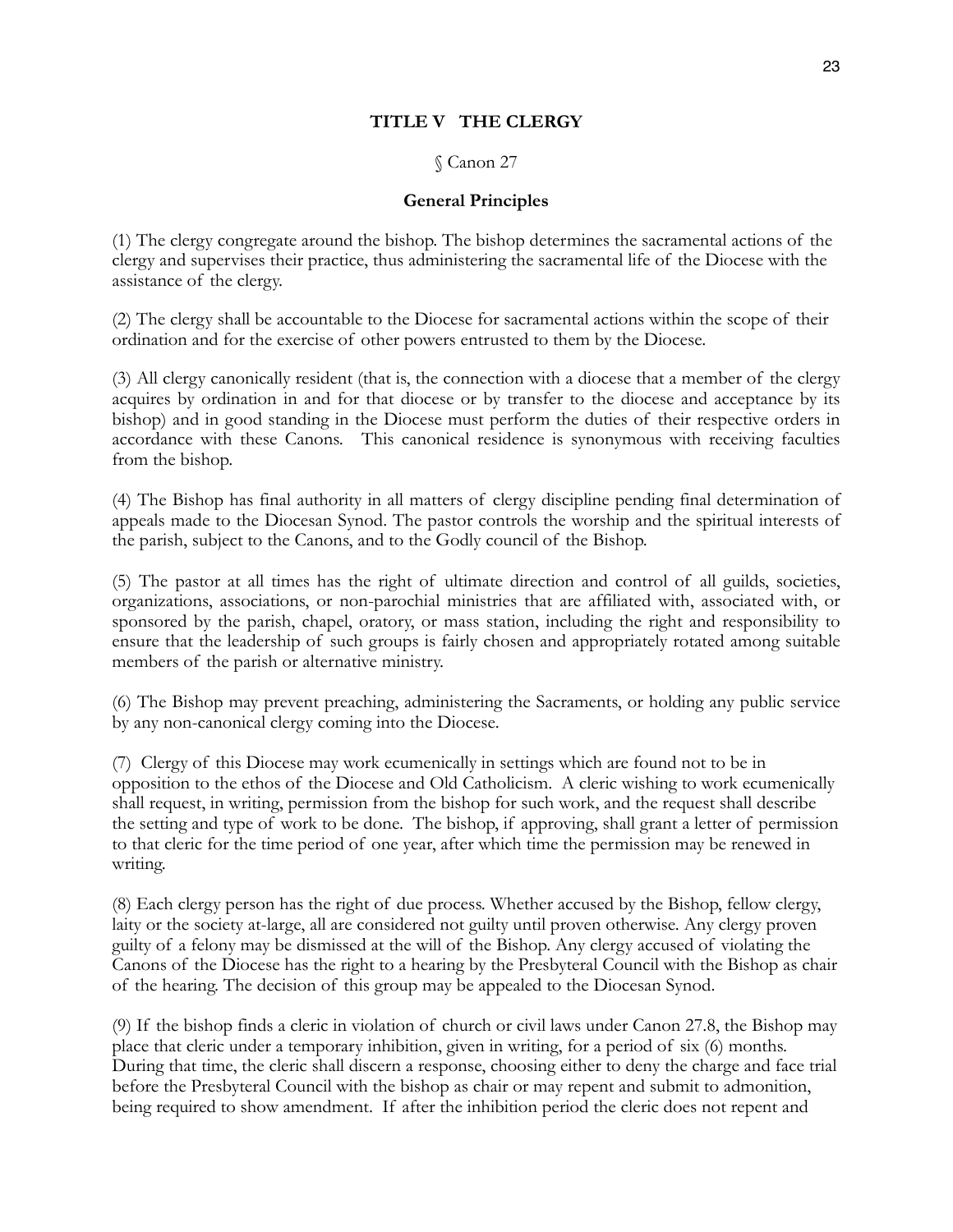does not deny the charge, the bishop shall depose that cleric from the ordained ministry of the church. If the cleric denies the charge, a trial shall commence with the Presbyteral Council, whose decision of restoration or deposition shall be carried out by the bishop.

(10) Selection of candidates for ordination requires discernment of call and thoughtful formation. Similarly, incardination into the diocese requires discernment and exploration of call. Candidates for incardination shall meet all the requirements that candidates for ordination meet, which shall be set out by special regulation. Priests who are incardinated into the diocese shall be given faculties for the celebration of the sacraments, but shall be in the category of 'probationer' for a period of six (6) months before being allowed to vote in Presbyteral Council. The bishop will then decide whether to admit the incardinating priest into full union with the diocese, taking into serious consideration the wishes of the Presbyteral Council.

(11) Clerics who desire to transfer from the jurisdiction of this Diocese to that of another Diocese, religious order organized in such a way that provides for the issuance of faculties, or clerical oratory must request the receiving ordinary to apply to the Bishop, in writing, for a letter dimissory. Letters dimissory will not be granted to institutions who do not uphold the Ecumenical Creeds. Any cleric who presumes to self-separate from the Diocese without adhering to canonical procedure will subject to discipline under Canon 27.9 for abandonment of the communion of this Diocese. A cleric who refuses to answer the charge of abandonment will be understood to have renounced his or her orders and will be immediately deposed. In such a case where the cleric refuses communication, the time allowances stipulated in Canon 27.9 may be amended at will by the Bishop.

### § Canon 28

## **Priests**

(1) A priest in the Diocese shall be a member of the Diocese who received the respective ordination, a member of the Diocese who was ordained in a different church and satisfied the conditions stipulated by a special regulation of the synod, a priest of a member church, with whom the Diocese has a full sacramental communion, and who was accepted by the bishop under contract, or has received the bishop's consent to act as a priest in the territory administered by the bishop.

(2) The main mission of priests in the Diocese is the sacramental service in line with their ordination, ecclesiastical administration of Diocese members in their territory, catechism, evangelisation and religious instruction in public schools, as the case may be.

(3) Only a candidate priest meeting conditions stipulated by a special regulation of the synod, which shall provide for background screening, education, and formation, may be ordained as priest.

(4) No person shall be ordained priest before having reached the age of twenty-five (25) years.

(5) A candidate for priesthood shall have been a member of the Diocese for at least six (6) months before acceptance as a candidate and must spend two (2) years in formation before ordination to priesthood. At least six (6) months of that time in formation shall be spent in the transitional diaconate.

(6) The standard education for a priest shall be a Master of Divinity program accredited by the Associaton of Theological Schools. However, the bishop, via special regulation, may provide other ways for the candidate for priesthood to attain an equivalent education.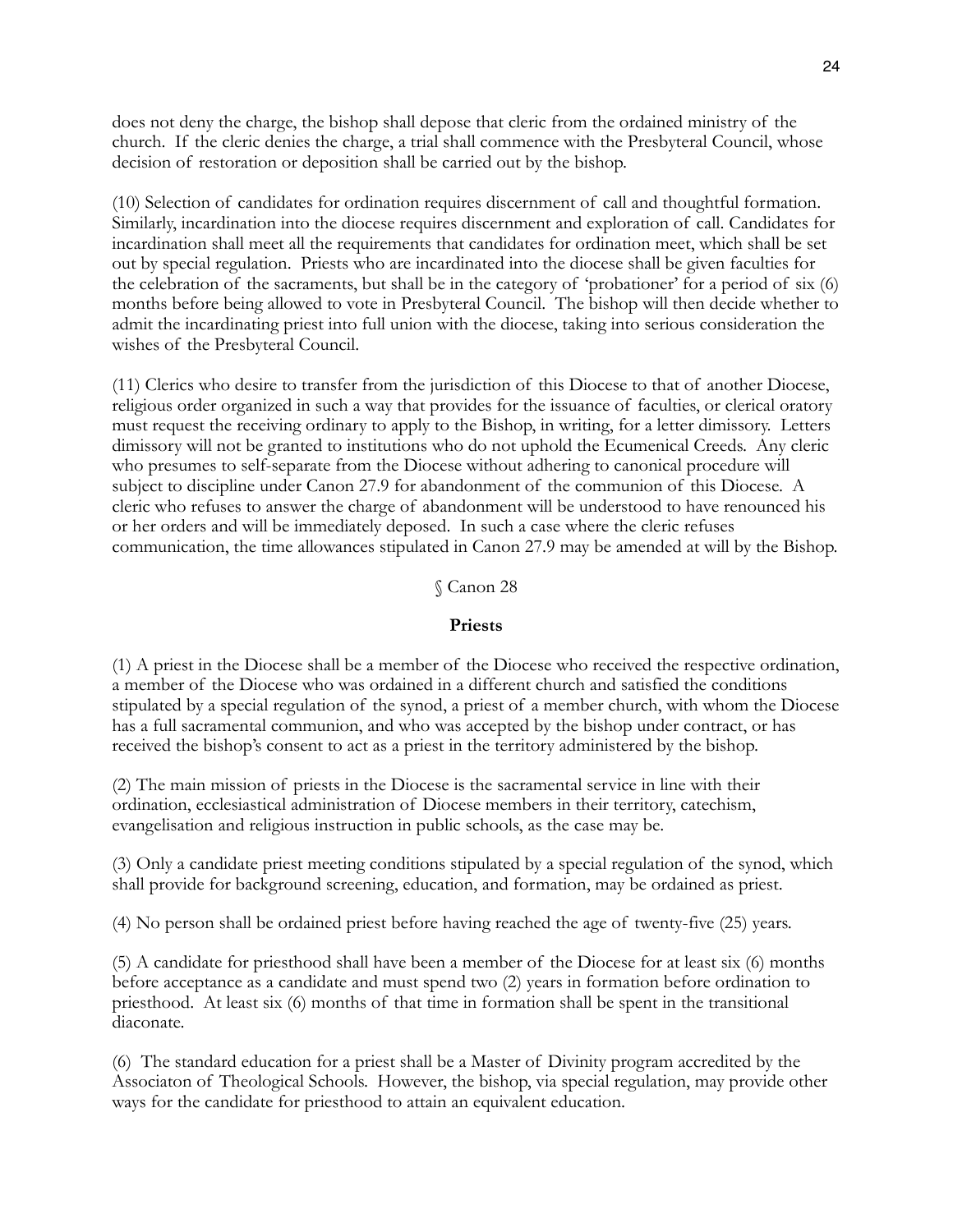(7) The priests of the Diocese together form the Presbyteral Council, which exists solely to advise the bishop, present a clear image of the life of the Diocese to the bishop, and to fulfill the functions mentioned in other places in these canons.

#### § Canon 29

#### **Deacons**

(1) A deacon in the Diocese shall be a member of the Diocese who was ordained as deacon, a member of the Diocese who was ordained in a different church and satisfied the conditions stipulated by a special regulation of the synod, a deacon of a member church, with whom the Diocese has a full sacramental communion, who was accepted by the bishop under contract, or has received the bishop's consent to act as a deacon in the territory administered by the bishop.

(2) The main mission of deacons is to serve those in need (charity, deaconate), take care of the poor, sick and elderly, catechism, evangelisation and religious instruction in their territory. Deacons shall be at the bishop's disposal, and based on his instructions, at the disposal of other clergy, in the discharge of ecclesiastical administration and liturgical life. The deacons shall participate in sacramental life of the church in line with their ordination.

(3) Only a candidate deacon meeting conditions stipulated by a special regulation of the synod may be ordained as deacon.

(4) A candidate for the diaconate shall have been a member of the Diocese for at least six (6) months before acceptance as a candidate and must spend one (1) years in formation before ordination to the diaconate.

(5) The bishop shall, via special regulation, provide for the background screening, formation, and education of candidates for the diaconate.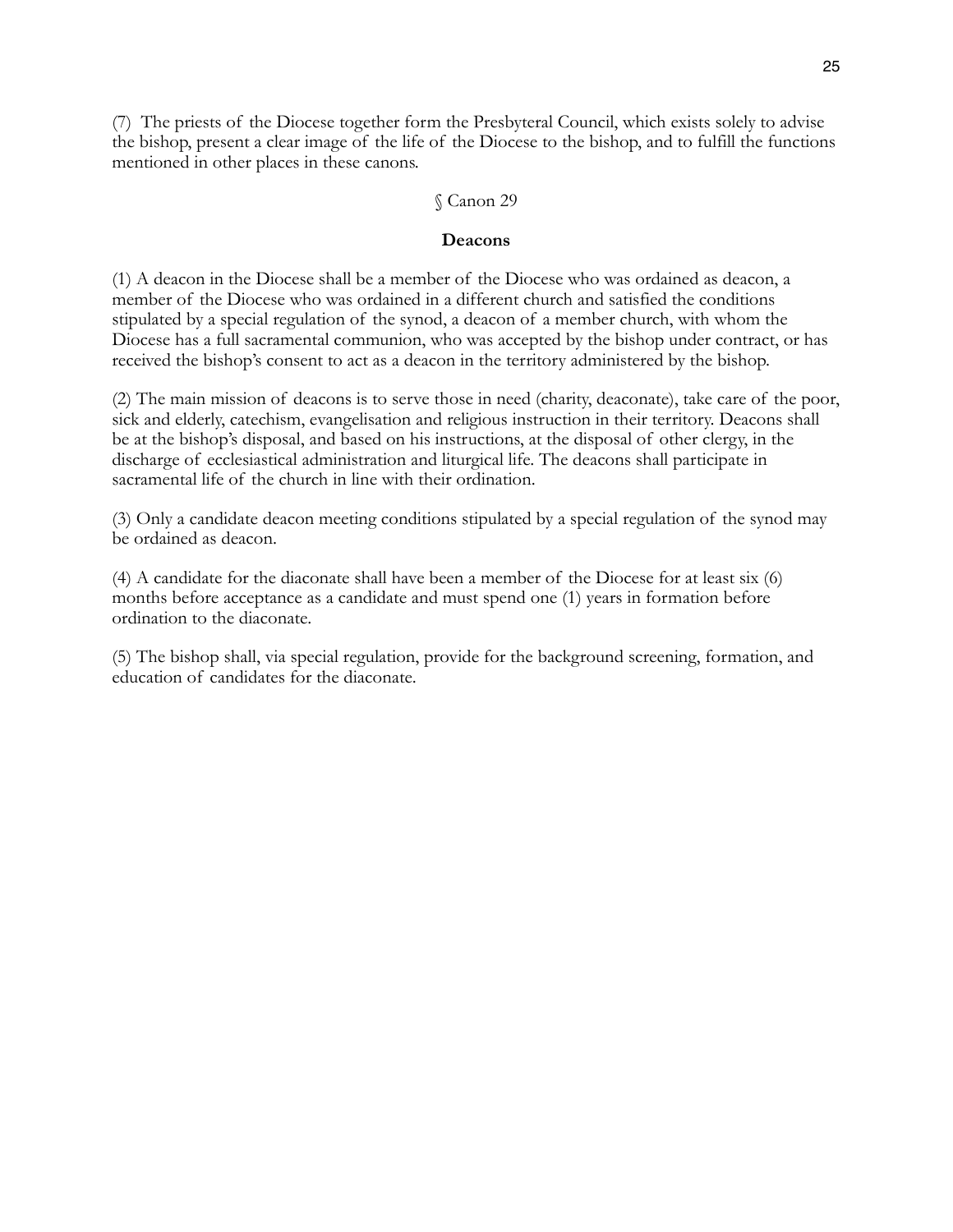### **TITLE VI THE SACRAMENTS**

#### § Canon 30

#### **Conformity with Old Catholic Sacramental Theology**

(1) The Diocese in accordance with the teaching of Thesis VIII in the Fourteen Thesis proclaimed by the Old Catholic Union Conference at Bonn in 1874, accepts, practices, and proclaims the Church's ancient understanding that there are Seven Sacraments, being Holy Baptism, Holy Eucharist, Confirmation, Holy Orders, Marriage, Reconciliation, and Anointing.

#### § Canon 31

#### **Accessibility of Sacraments**

The sacraments of the Church are open to all baptized persons, without regard to gender, race, sexual orientation, citizenship, nationality, economic status, or handicap.

#### § Canon 32

#### **Divorce and Remarriage**

(1) Remarriage of a baptized person(s) who has received a divorce does not require a dispensation from marital vows prior to remarriage. If a divorced Baptized person seeks remarriage after more than two (2) marriages, it is up to the pastor to decide whether or not they would grant permission to remarry. On such occasions, the Pastor must seek the counsel of the Bishop.

(2) In some cases, the marriage of two persons, contracted under the auspices of the Church, or in some other manner, may be annulled by the Diocesan Bishop. Such persons requesting the annulment of a marriage must apply for such an annulment, in writing, to the Diocesan Bishop. The norm for annulment under this canon requires that both parties consent to the annulment and sign the written application to the Ordinary. The Diocesan Bishop alone has the authority to grant or deny the request for the annulment of a marriage, but may ask the advice of presbyters in the Diocese. The necessary grounds for annulment include, but are not limited to impotence of either party, non-consummation, fraudulent contracting of the marriage, consanguinity, or the duress of one or both parties in contracting the marriage. Once an annulment is granted, the marriage is declared null and void in the judgment of the Church. The Decree of the Annulment of a Marriage shall be provided to each of the parties and one copy shall be kept in the Diocesan files.

#### § Canon 33

#### **Location of the Solemnization of Marriages**

The solemnization of marriage is normally held in a consecrated church, but, may occur at another location other than a consecrated church. If the marriage ceremony occurs outside a consecrated church, the clergyperson authorized by these Canons to solemnize marriage should assess the appropriateness of the location so as not to bring disrepute or public scandal upon the Church. Such location should maintain and enhance the dignity of the ceremony.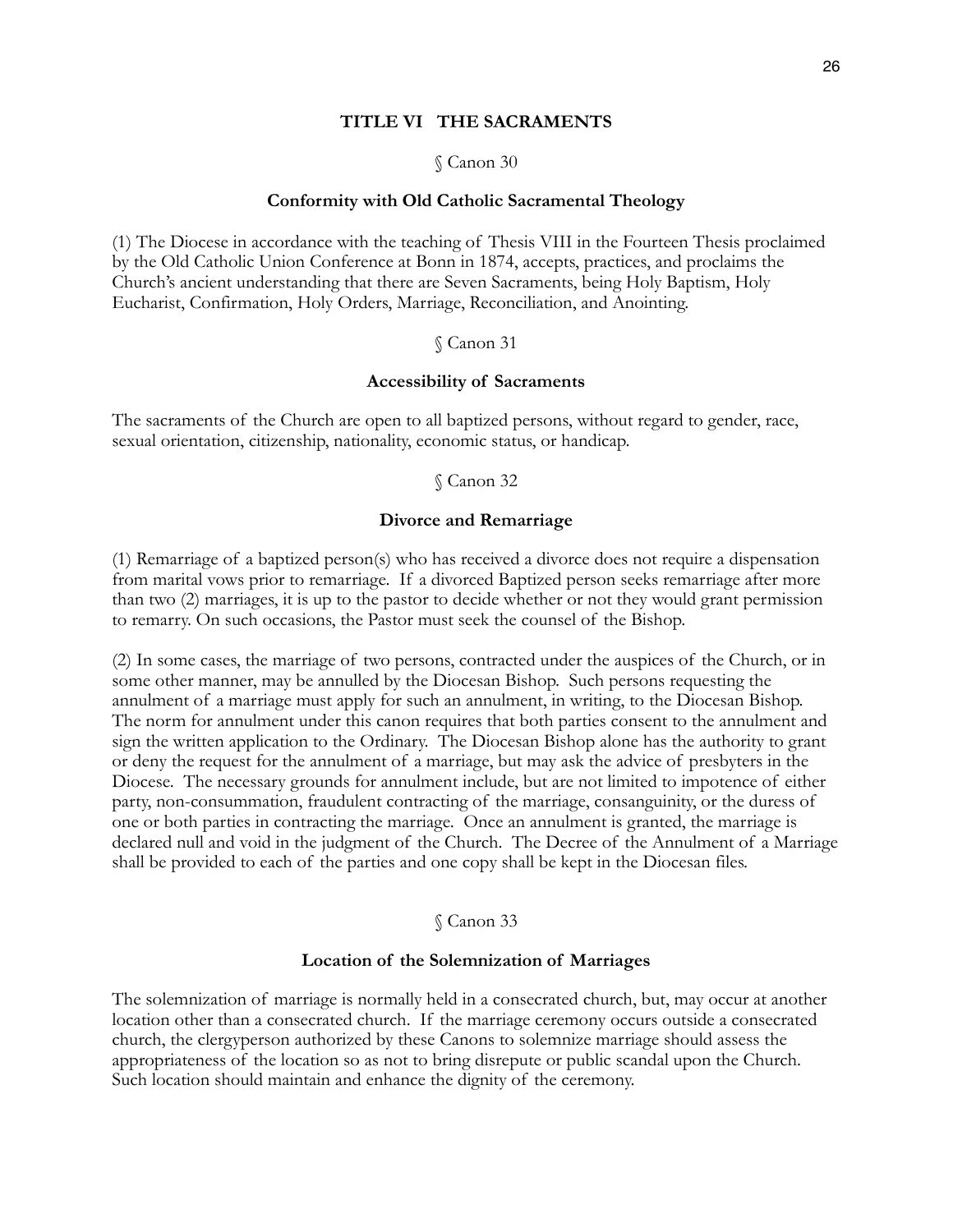#### **Clergy and Solemnization of Marriages**

All clergy performing marriages in the Diocesan jurisdiction are required to be licensed as ministers within the state of practice, and furthermore, comply with all rules, regulations, and statutes pertaining to lawful marriage. When deemed necessary pastorally, clergy may perform the solemnization and blessing of a marriage in which case said clergy person acts for the church only and not for both the church and state.

## § Canon 35

### **Marriage Equality**

The Diocese recognizes and solemnizes marriages regardless of the gender of either party to the marriage. All marriages are considered a Sacrament.

### § Canon 36

### **The Seal of the Confessional**

All Priests exercising the faculty of their right to hear private Confessions are bound by the ancient and holy seal of the confessional. This seal is absolute – without exception, including civil law. No priest may violate this seal. Violation of the seal is *ipso facto* inhibition of the priest. Only the bishop may absolve a priest of violating this seal.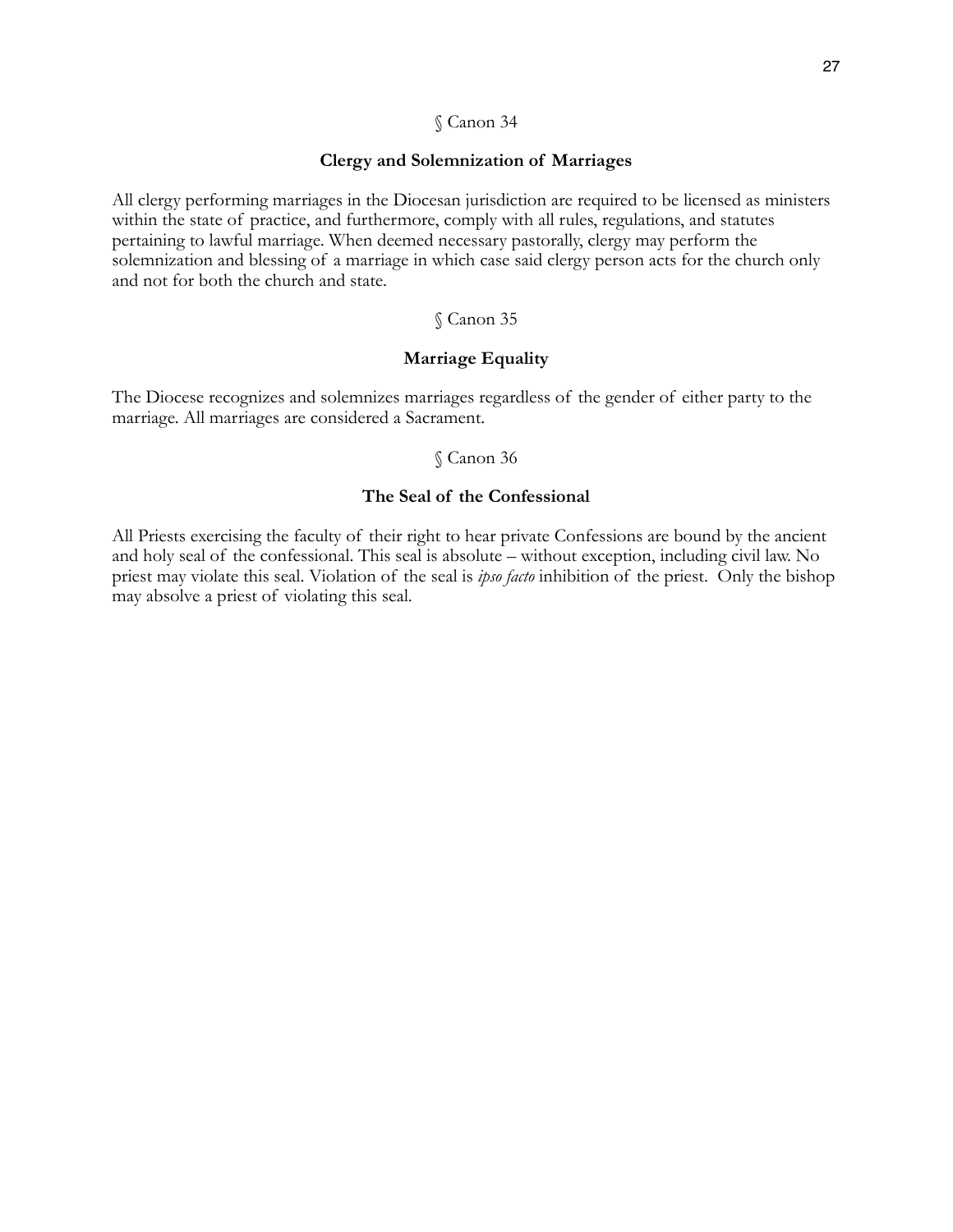### **TITLE VII THE CHURCH AND PROPERTY**

### § Canon 37

#### **Solicitation of Funds**

(1) Solicitation of funds from outside the Diocese for work within a parish or otherministry, affects the interests and standing of the whole Church. No solicitation of this type may be made without the prior written authorization of the Bishop.

(2) The nature, cost, and necessity of work for which external support is solicited must be established in writing and the Diocesan entity must indicate the extent of its own financial participation in the work. Regular reports of the project, with detailed financial statements, must be made to the Bishop by the parish/non-parochial ministry.

(3) Records must be kept of all permanent and trust funds showing source, date, and terms governing the use of principal and income. These records must be made available to the Bishop and/or Diocesan Council upon request.

#### § Canon 38

#### **Business Methods**

(1) Business methods required by the Canons of the Diocese must be observed strictly by every Diocesan entity. The treasurer of each parish or other ministry, the Trustees of every Diocesan institution, and each person acting as Trustee carrying on any Church work or administering funds for any work of the Church shall present a full financial statement and report of activities respecting such work or fund at the annual meeting of the Synod during the preceding year.

### § Canon 39

#### **Inheritorship**

(1) Ownership of all real property bought with parish belongs to the parish. In the event that a parish, chapel, or oratory ceases to exist and has not named an inheritor of its temporal goods, the Diocese is automatically the inheritor.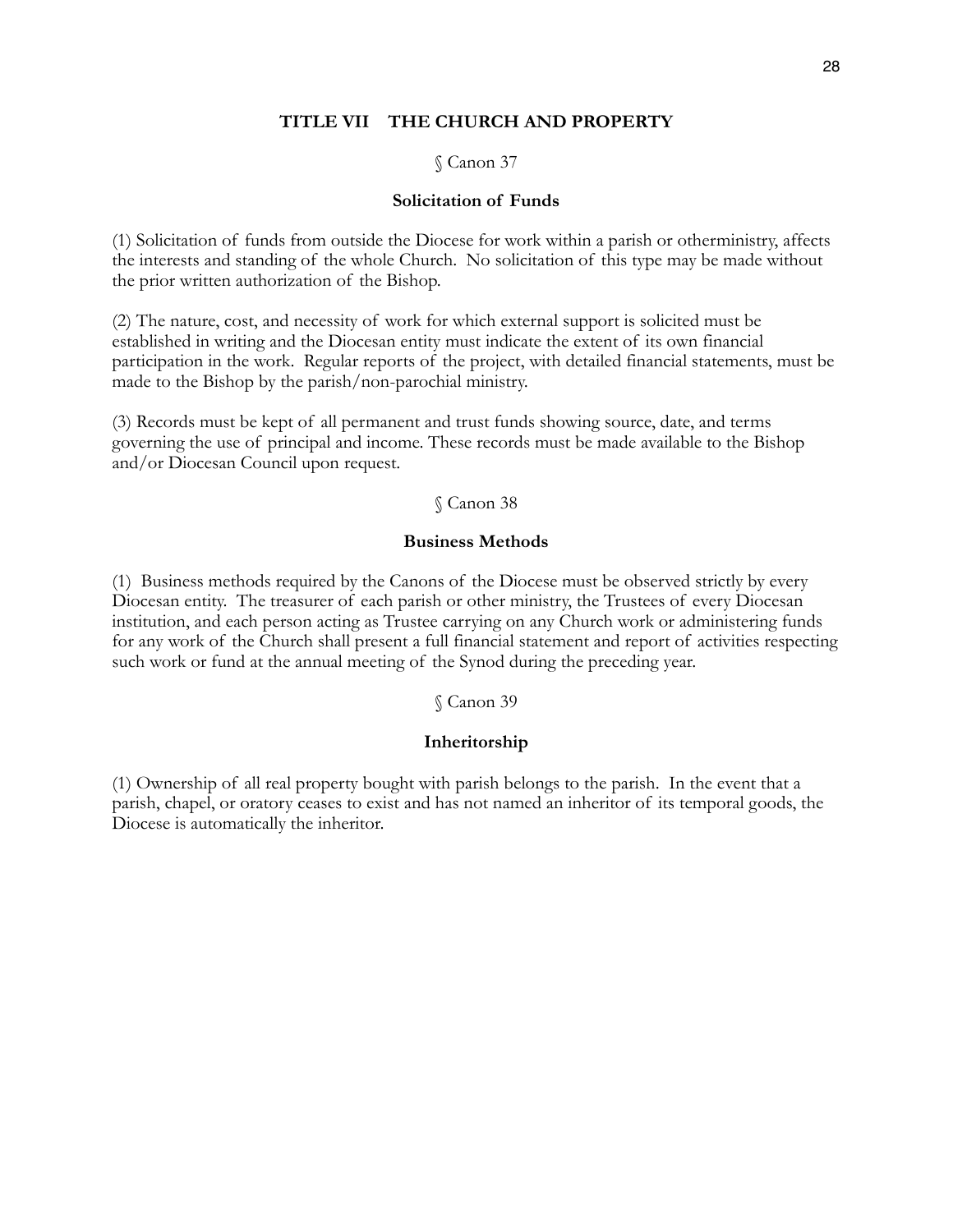#### **TITLE VIII Harassment Policy**

#### § Canon 40

#### **General Principles**

(1) The church is a gathering of Christian men, women and children, professing faith in the Holy Trinity and striving to follow the example of Jesus set forth in the Gospel which includes acceptance of the dignity of each person and that each person must be respected. Therefore the Diocese must be free of any form of harassment, so that any and all clergy or lay, member or guest may participate in the life of the Diocese in an atmosphere that is safe and respectful of all.

#### § Canon 41

#### **Types and Expressions of Harassment**

Harassment occurs when an individual is subjected to treatment which is hostile or intimidating. Harassment includes, but is not limited to, verbal harassment (derogatory comments and jokes; threatening words spoken to another person or sent), physical harassment - (unwanted physical touching, contact, assault, deliberate impeding or blocking movements, or any intimidating interference with normal work or movement), visual or written harassment (derogatory, demeaning or inflammatory posters, cartoons, written words, drawings, gestures, email or text messages or letters), or sexual harassment (unwelcome sexual advances, requests for sexual favors, and other verbal or physical conduct of a sexual nature when any or all of the following occurs).

#### § Canon 42

#### **Reporting Harassment**

(1) A charge of harassment shall not, in and of itself, create the presumption of wrongdoing. However, substantiated acts of harassment will result in disciplinary action, up to and including discharge. Persons found to have filed false or frivolous charges will also be subject to disciplinary action, up to and including discharge.

(2) Anyone experiencing or witnessing harassment should report the incident to the pastor if at the parochial level. Other incidents should be reported to the Bishop's Vicar, or to the Bishop if the Bishop's Vicar stands accused. The claim will be investigated thoroughly, involving only the necessary parties. Confidentiality will be maintained as much as possible.